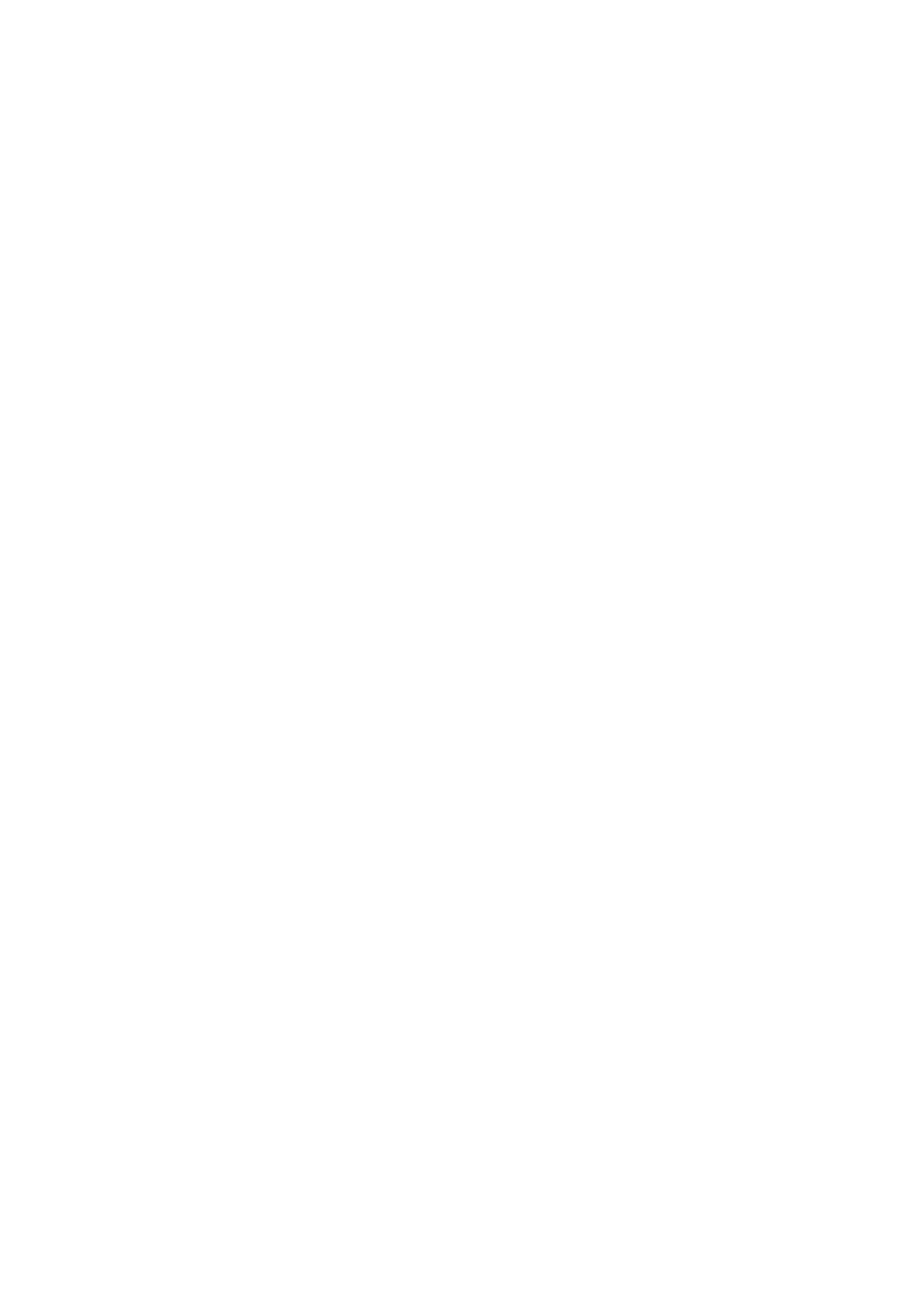In April 2003, the Mental Health Council of Australia released its national review of mental health services in Australia '*Out of Hospital, Out of Mind!'* (Groom et al, 2003). This report highlighted deficiencies in care and developed a set of community priorities for further action.

The community priorities were derived through a national consultation process with individuals and organisations including consumers, carers, clinicians, service providers and administrators (for a description of this process see Hickie & Groom, 2004). The consultation process identified 26 potential areas for further action. A survey was developed and individuals and organisations were then asked to rank their top ten preferences 'for focussing activity over the next five years in mental health planning'.

The top ten priorities that emerged through this process were:

- 1. Implementation of early intervention services nationally;
- 2. Development of innovative services for persons with mental heath and alcohol or substance abuse disorders;
- 3. Development of a wider-spectrum of acute and community-based care settings;
- 4. Support for service development in rural and regional areas;
- 5. Implementation of national standards for mental health services;
- 6. Support for service development in poorly resourced areas;
- 7. Support for programs that promote attitudinal change among mental health workers;
- 8. Increased support for stigma reduction campaigns;
- 9. Development of specific inter-governmental service agreements (e.g. between health, education, housing, employment and social security); and
- 10. More genuine consumer participation at regional and local service levels.

The extent to which these priorities have been met provides a useful indication of the real impact of national mental health reform on the lives of those people who seek mental health care.

The surveys described in Part 3 suggest that people were generally of the view that the priorities were not being implemented.

The following extracts from the submissions and community consultations measure the experiences of those who use or provide care against these priorities.

*I'm sick to death of inquiries, committees and the like who simply write and report, have a bit of fan fare and absolutely nothing changes. Oh let's write another policy. We don't need more policies. We need the one's we've got actually taken seriously and implanted and consequences for MHS and Staff and Directors who actually don't implant them.* 

(Consumer and Consumer Advocate, New South Wales, Submission #8)

# 4.1 PRIORITY 1: IMPLEMENTATION OF EARLY INTERVENTION STRATEGIES NATIONALLY

The submissions and presentations suggest that access to early intervention services is limited and that the community clearly recognises the need to extend access to these services. The comments relate to: (a) some of the highly regarded services specialising in the early stages of psychotic disorders and (b) the wider spectrum of services catering to depression, anxiety and substance-abuse related problems.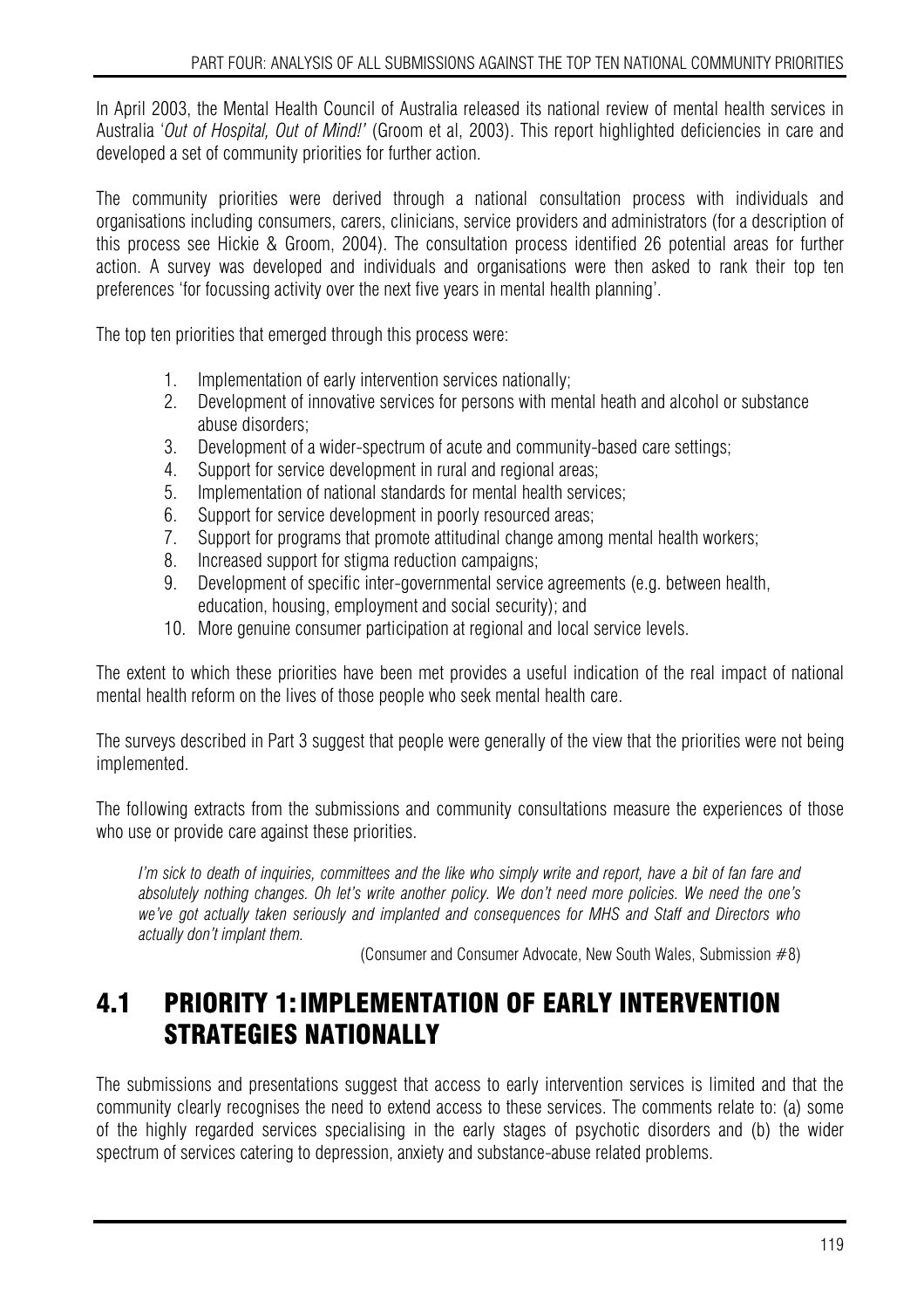Mental health consumers and their families have commented on the contrast between mental health care, with its relative lack of provision of early intervention services, and the physical health care system. Providers of mental health care expressed frustration at the lack of administrative and financial support to develop early intervention services.

From the perspective of many of those who made submissions, the mental health care system seems to provide a palliative care rather than early intervention model of service. They suggest that only those who have reached the most severe or the most chronic forms of illness are prioritised for specialised or ongoing care.

*What is acceptable about refusing to carry out early intervention until the person is 'acutely' unwell, which leads to a very distressing forceful intervention, then having to administer extremely strong dosages of medication*  which induce obvious physical side effects which take months to subside? ...What is acceptable about not *keeping people with a mental illness as well as they can possibly be, thus reaching and maintaining their full potential within the illness?* 

(Carer, Mother, Victoria, Submission #178)

*Early intervention should focus on maintaining life skills and personality – trying to keep family supportive and involved – explaining to the patient exactly what their condition is, what treatments are to be tried and what side effects / benefits can be expected.* 

(Anonymous, Queensland, Submission #49)

*Both consumers and carers reported that in the ACT it is almost impossible to get intervention or be listened to at an early stage when warning signs are initially beginning to appear.* 

(Mental Health Community Coalition Consumer and Carer Caucus, Australian Capital Territory, Submission #342)

*Youth mental health services are disconnected and often staffed by people with limited or no experience in working with these client groups. At the moment there's no access to services at all – previously there was a 6-months waiting list – so the notion of early intervention or prevention doesn't exist for this community. We can't get staff with the right skills to this area. The situation is very poor and we rarely receive information about what's happening with services.* 

(Anonymous, Western Australia, Bunbury Forum #8)

*All we are talking about now is more beds. We don't want more beds – we want a system of community based care. We want early intervention in the community. We have to move from talking to doing.* 

(Consumer Consultant, New South Wales, Parramatta Forum #9)

*In our region people have the choice of living in the community and only have access to public hospitals when they become critically unwell. This leads to increased strain on family members who are coping with little support. Critical incidents can follow which feeds into community perceptions of people with a mental illness and setbacks the person with a mental illness. The alternative of earlier and timely interventions are desirable but seemingly not possible under the current funding and care model.* 

(Service Provider, Victoria, Submission #266)

*We support a population health model, with its emphasis on promotion, prevention and early intervention in mental health. Many of our organisations believe that the Eastern Suburbs Mental Health Program is falling far short of achieving systematic and strategic approaches to early intervention, often failing to respond effectively or provide any service at all, on many occasions when consumers in our services are in need of proper assessment and timely intervention… We request the implementation of National Standards as they relate to early intervention and continuity of care.* 

(Eastern Area Interagency NSW, New South Wales, Submission #100)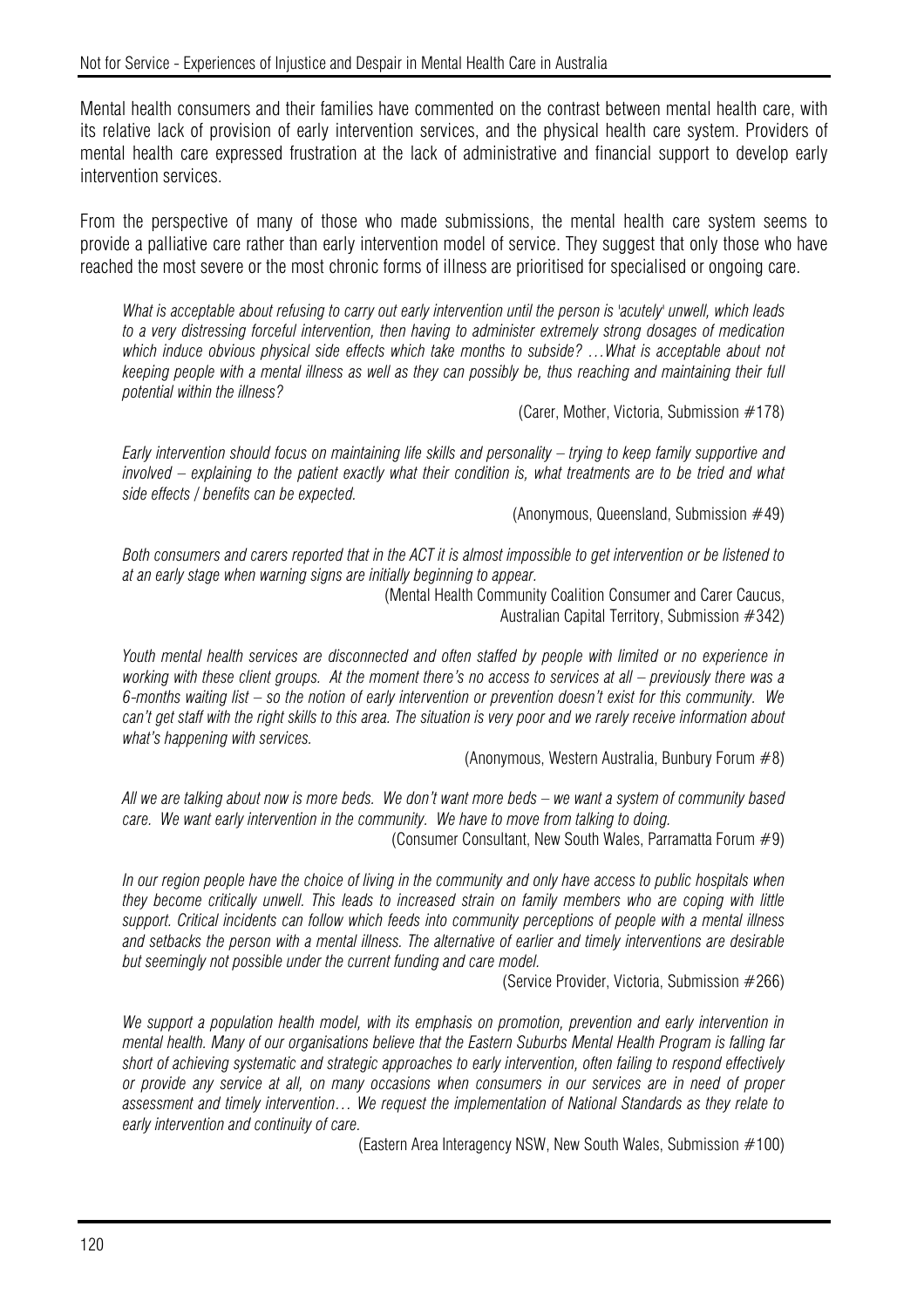*There is a lack of resources to ensure good quality mental health care in NSW. Our son was unable to access early intervention and rehabilitation. Instead his condition was left to deteriorate, resulting in gross violations of his human rights on his imprisonment at Long Bay Hospital. His future prognosis has been compromised by the years of neglect by the system and his level of disability is worse that it would have been, had he received the treatment he required.* 

(Carers, Parents, New South Wales, Submission #75)

*Depending on the nature, severity and urgency of the problem, other barriers may then come into play, such as "closed books", waiting lists, reluctance of specialist services to get involved (a mix of work practice and funding barriers) or the frightening and uninviting nature of such environments. This means that people typically present late in their illness course, and may be much less personally accessible and responsive to treatment. Treatment often gets off on the wrong foot and there is much collateral damage to repair.* 

(Patrick McGorry, Professor of Psychiatry, Victoria, Submission #180)

*A new model of integrated care linking adolescent and young adult psychiatry resources with substance abuse services and primary care for young people should be engineered and mainstreamed with educational, vocational, sports and leisure programs in key locations across all capital cities and regional centres.* 

(Patrick McGorry, Professor of Psychiatry, Victoria, Submission #180)

*National Mental Health Plan 2003-2008… Page 20 – "Outcome 9: Improved access to early intervention services." As discussed above, the reality is 'the system' does nothing unless the consumer is either psychotic, suicidal, or in some other emergency.* 

(Carer Advocate, Western Australia, Submission #339)

*"To invest in the effective treatment of young people where mental health issues are a concern is of paramount importance. It can and does change the entire trajectory of an illness over a lifetime as so many studies have indicated. I'm sure this needs no debate." (Consumer contribution to Mental Health Coalition Council On-line forum).* 

(Consumer Advocate, Western Australia, Submission #338)

*With regard to remote communities in Central and North West Queensland, further inadequacies become evident with the local mental health system insisting that an individual must present with a clinical diagnosis in order to receive any type of service intervention. This policy flies in the face of research and the National Mental Health Strategy which emphasis the need to provide interventions early and to prevent the actual*  incidence of mental illness. I have personally found it very difficult to make referrals to Queensland Mental *Health service due to barriers within the system. Employees within state mental health cite lack of resources and difficulties attracting staff to remote areas for their inability to accept referrals.* 

(Clinician, Queensland, Submission #285)

*During this time of trying to obtain help for my son, I received a phone call from someone from the clinic informing me that my son was discharged from the service. When I asked how this could be when it was on record that my son was most unwell and that I had been reporting this for some time, his answer was "That's how it is, there is nothing that you can do about it, but of course we will do something if and when he comes to our attention". In other words my bringing it to their attention was worthless, once again it would require my son behaving in such a way that would bring him to the attention of the police or perhaps something far worse happening.* 

(Carer, Mother, Victoria, Submission #178)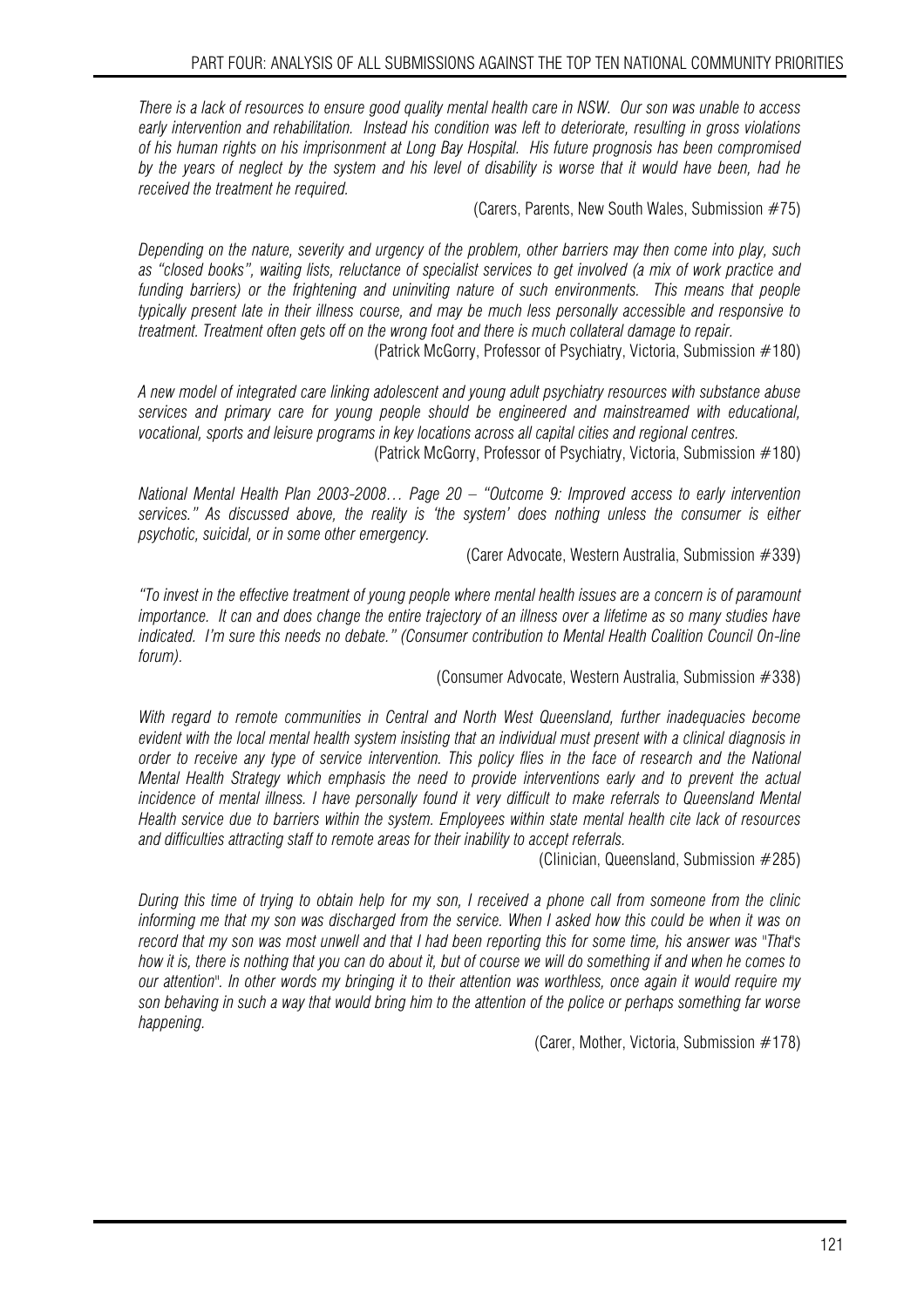# 4.2 PRIORITY 2: DEVELOPMENT OF INNOVATIVE SERVICES FOR PERSONS WITH MENTAL HEALTH AND ALCOHOL OR SUBSTANCE ABUSE DISORDERS

In the submissions and consultations, the community clearly recognised that many people with mental health problems are at great risk of developing alcohol or other substance abuse disorders. The extent to which mental health services refuse to deal effectively with these common presentations of illness is seen as nonsensical and anachronistic. The impact of this system seems to fall disproportionately on young people.

Reports indicate that persons with comorbid mental health and substance abuse problems are commonly picked up by the criminal justice rather than the mental health system. Many feel that the chances of achieving reasonable personal, social or economic outcomes once young people have entered the criminal justice systems become markedly decreased.

Despite ongoing recommendations about co-management of these problems by both mental health and alcohol and drug services, there do not seem to be sufficient or effective service structures. Not only are inadequate resources devoted to the task but the negative attitudes of health care providers to such persons seems to have created further problems.

*As the incidence of substance misuse is so high it is essential that mental health issues are addressed within this context. According to NT / SA Remote Mental Health team in 2002 half of their referrals also involved substance misuse.* 

(Anonymous, Northern Territory, Submission #271)

*The key issues as I see them are the lack of support services available to young people with comorbid mental health and drug and alcohol problems … There is a lot of buck passing that goes on between mental health, justice and welfare departments. Ultimately these young people are primarily dealt with by the justice system. The other departments have failed them and they end up in trouble.* 

(Youth Advocacy worker, Queensland, Brisbane Forum #6)

*I've been banging on doors and writing letters. My son became ill at 15, he's now 18 and in the justice system. They're not about rehabilitation, just containment. There are no facilities for people with mental health and drug and alcohol problems….you get worn out. You get fobbed off. There's like a blanket discrimination.*  (Carer, Father, Northern Territory, Darwin Forum #3)

*Where are the services for people suffering form a dual diagnosis (mental patients who use drugs / alcohol)? The drug services want mental health to assist these people. Mental health want the courts and prison system*  to deal with these people. And the Courts consider the issue to rest with Mental Health. Inevitably these people *end up in prison, which seems to be the dumping ground for anyone with mental health issues and obviously this is not an appropriate place for them. There are not enough beds for mental health patients which means that the few beds available go to the "deserving few" – whatever that means, presumably it means those people who do not have a drug / alcohol problem.* 

(Anonymous, Western Australia, Submission #145)

*Due to a lack of appropriate facilities for persons with mental health issues and substance abuse issues, many emergency accommodation hostels find themselves in the position of having to accommodate people with disabilities they are not resourced to care for appropriately. A large percentage of homeless persons have*  nowhere to go if not accommodated by hostels such as St. Bartholomew's. (excerpt from Coroners Report, 2004)

(St Bartholomew's House Inc, Western Australia, Submission #37)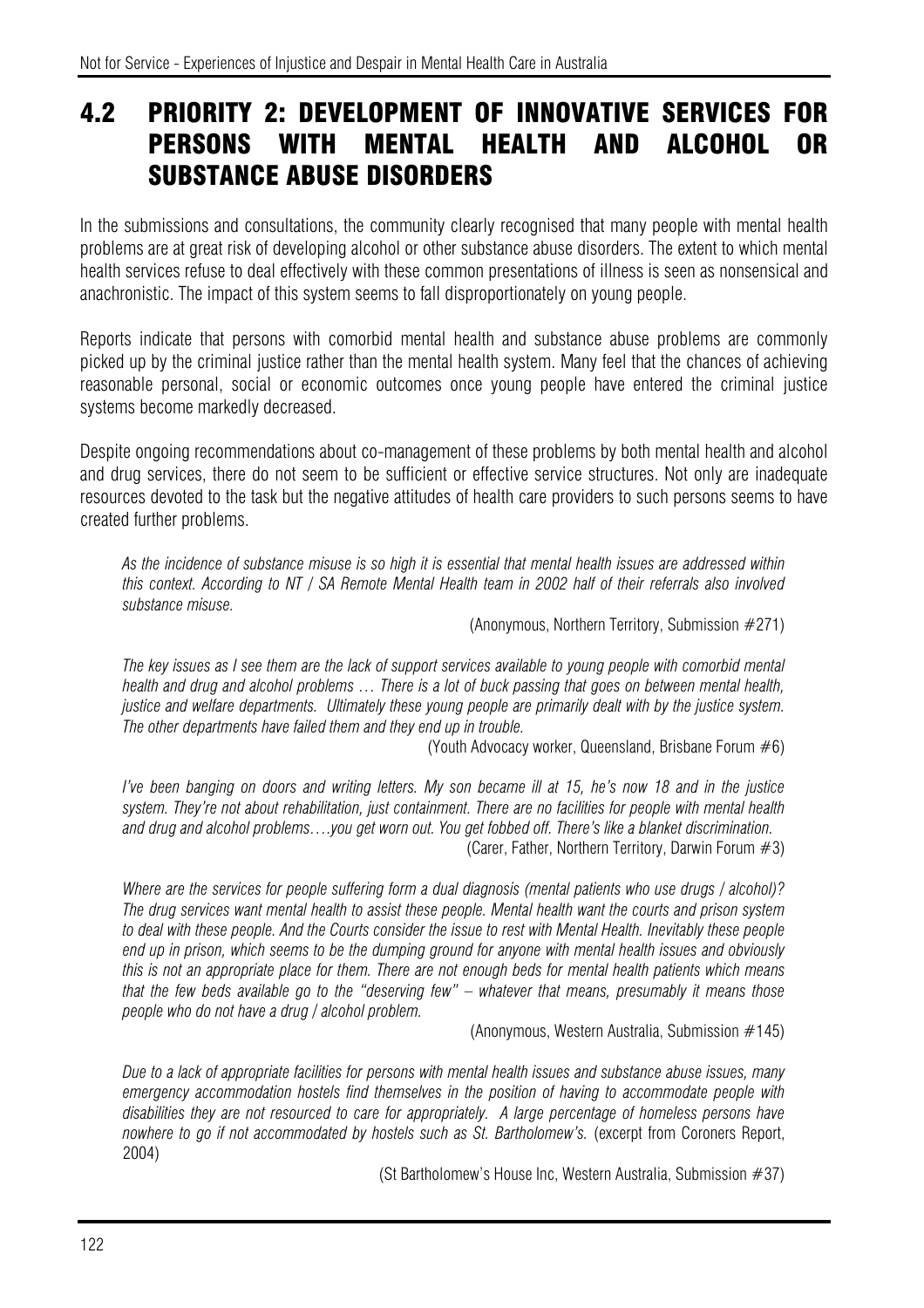We're also really concerned for those young people with comorbid mental health and drug and alcohol *problems. Who picks them up? Nobody really, they get shifted back and forth because nobody wants to deal with them.*

(Accommodation Service Provider, South Australia, Adelaide Forum #4)

*When these individuals are refused to be scheduled on the basis of being affected by drugs or alcohol or if they are deemed to have behavioural disorders, they are being let down by the health system. Police then*  have only one avenue available to them in their duty of care, and that is to proceed by charge when *inappropriate… In order to provide protection to the mentally ill person and the community, for example to stop further criminal acts, breaches of the peace and self-harming, police feel they have no alternative but to go around the mental health system who are currently not doing their job.* 

(Police Association of New South Wales, New South Wales, Submission #59)

*My son [X] committed suicide 2 years ago – he was 26. He was extremely intelligent, creative and a good athlete. His story started when he was 17 and started smoking marijuana and became quite depressed. My husband and I encouraged him to go to the local mental health service - where he saw [Y] and was encouraged by [Y] not to "prostitute" his ideals or lifestyle choices. I also went to see [Y] separately (as did my husband) who more or less said it was none of my business - he's 17… Anyway – [my son] started drinking and smoking at the age of 21 (before that he didn't like alcohol) then of course problems began - with psychotic episodes where [my son] would become violent (have no recall of what happened and then have deep remorse) and we had to call the police - of course this was no use - it only made the spiral deeper and his self esteem lower.* 

(Carer, Mother, New South Wales, Submission #122)

*My son is 19 and he has chronic schizophrenia and a drug abuse problem – he's been in the locked ward at Graylands for quite a while and I'm glad he's been locked up for that long because he can't cope outside the hospital. He lives with me and I worry about what will happen to him if he is released – he can't be accommodated anywhere and this is a human rights issue – there's unreasonable pressure on the family to provide care for really sick people like my son. But one of the big problems is how much people are charged to be in supported accommodation - 80% of a person's income for supported accommodation is too much because it just leaves enough for cigarettes. My son can't even get supported accommodation... These kids with comorbid problems like my son are becoming the new generation of homeless people.* 

(Carer, Mother, Western Australia, West Perth Forum #31)

*Services are lacking to help consumers, of all ages, with combined drug addiction and mental illness. Drug and alcohol services and psychiatric services still work in isolation. This causes additional trauma to the sick person and families.* 

(ARAFMI Tasmania, Tasmania, Submission #245)

*We believe that there should have been somewhere for [X] to be cared for safely and securely while he was stabilised on the new drug regimen prescribed for his profoundly-depressed and suicidal condition. Then the Valium dependency could have been addressed. (author's emphasis)* 

(Carer, Mother, Australian Capital Territory, Submission #288)

*In all hospitals (four), supported accommodation facilities, and drug/alcohol services, there was failure to address the complex interaction between mental illness and substance abuse, with disastrous consequences. Integration of training, services, and philosophy between Mental Health and Drug & Alcohol Services should be a high priority!* 

(Carer, Mother, Victoria Submission #320)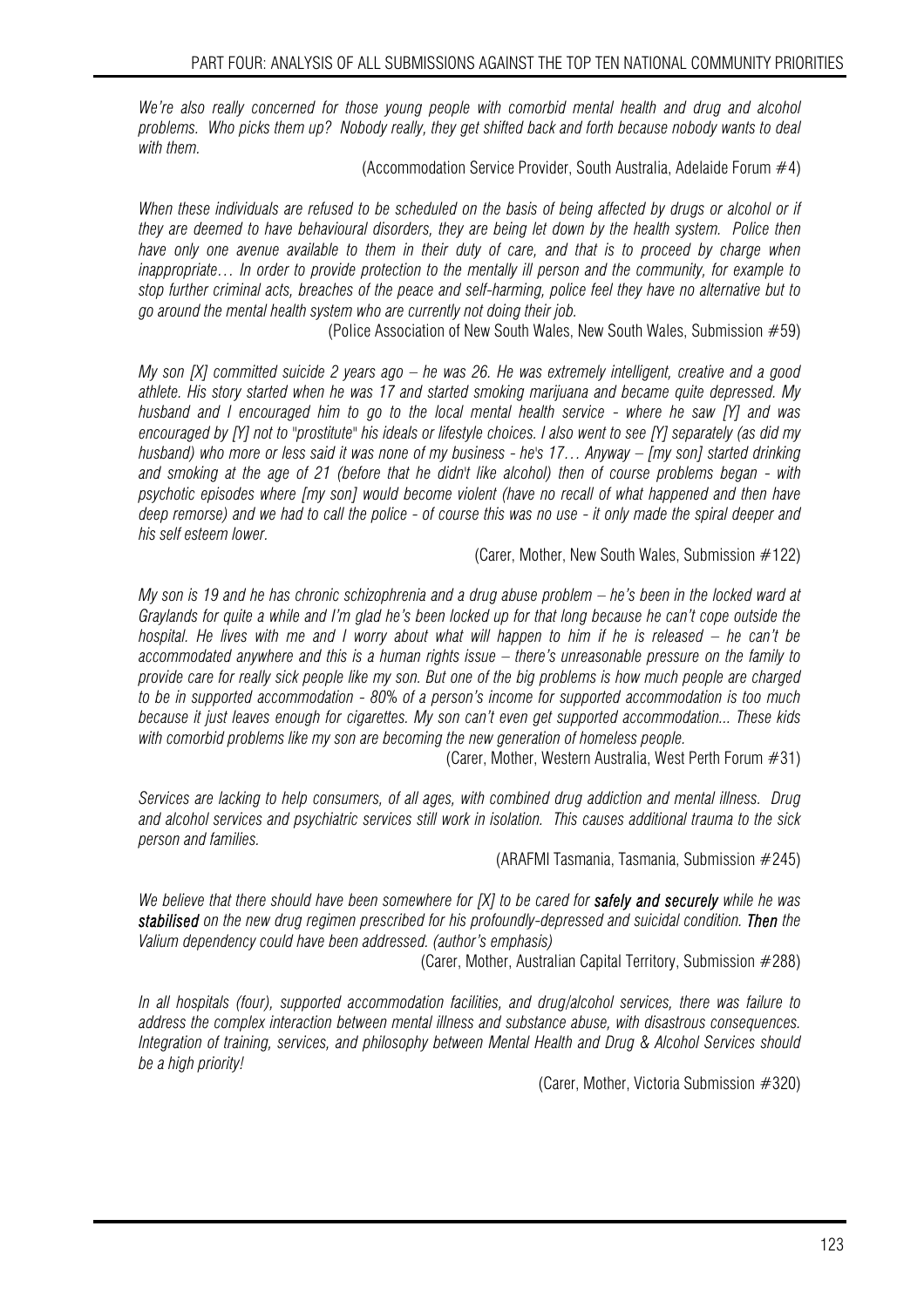*Individuals who have a mental illness as well as a drug and alcohol problem are even more limited in their access to services. They face discrimination on both sides of the system. Drug and alcohol agencies are not set up to deal with issues of mental illness, and mental health agencies declare their work sites to be drug and alcohol free. People with a dual disability find themselves in a bind. There are services available that cater for them, but like most other organisations, they are under resourced and over burdened.* 

(Brotherhood of St. Laurence and Catholic Social Services Victoria, Victoria, Submission #324)

# 4.3 PRIORITY 3: DEVELOPMENT OF A WIDER SPECTRUM OF ACUTE AND COMMUNITY-BASED CARE SETTINGS

As demand for acute care services increases and the cost of providing hospital services also rises, there is an urgent need to develop a range of service environments that provide appropriate alternatives to the most intensive forms of hospitalisation. Where there are insufficient alternatives, like stable housing or communitybased clinical support, the pressure on acute hospital beds is exacerbated.

Over the last decade there has been a marked decline in hospital-based medium length stay and rehabilitation beds (National Mental Health Report 2004, Commonwealth Department of Health and Ageing, 2005). This has also contributed to increased pressure to discharge persons back to community-based care after relatively short periods in hospital.

A variety of complications may arise from premature discharge and inadequate community care, including early relapse, increased self-harm and increased pressure for readmission. The sense of a 'revolving door' system of care, rather than a coordinated spectrum of care was expressed strongly in many of the submissions.

*There has been little or no realistic attempt to correct the lowering in the levels of acute beds across the state. In Victoria we not only closed the institutions but also substantially reduced the number of beds available for short term and acute admissions.* 

(Clinician, Victoria, Submission #123)

*The move to community based services, while positive, has not been matched by attention to stratified and good quality accommodation options for persons with chronic mental illness who rarely can access supervised community accommodation. Disabled and disorganised patients flounder in unsupervised single accommodation, are cast onto the streets, or are involved in "revolving door" admissions to acute units, which are the only "accommodation" facilities remaining for them. A distressingly high number kill themselves.* 

(Public Sector Psychiatrists, New South Wales, Submission #297)

*Supported and step down accommodation is desperately needed for clients requiring support after leaving acute care and for those people who have difficulty living by themselves or are too big a burden on their family members (often aged parents).* 

(ARAFMI Tasmania, Tasmania, Submission #245)

*Consumers need a whole range of support systems not just 2 weeks or less in an inpatient service to then be dumped back into the community experiencing symptoms.* 

(Consumer Activist, New South Wales, Submission #257)

*My son had schizophrenia… I'm a nurse and I understand why he wasn't kept in hospital – you can't just keep people like him in hospital. What he needed was a halfway house. We need more money spent on after care and pre care – something staged that people can access when they don't necessarily need to be in hospital.*  (Carer, Mother, Queensland, Rockhampton Forum #9)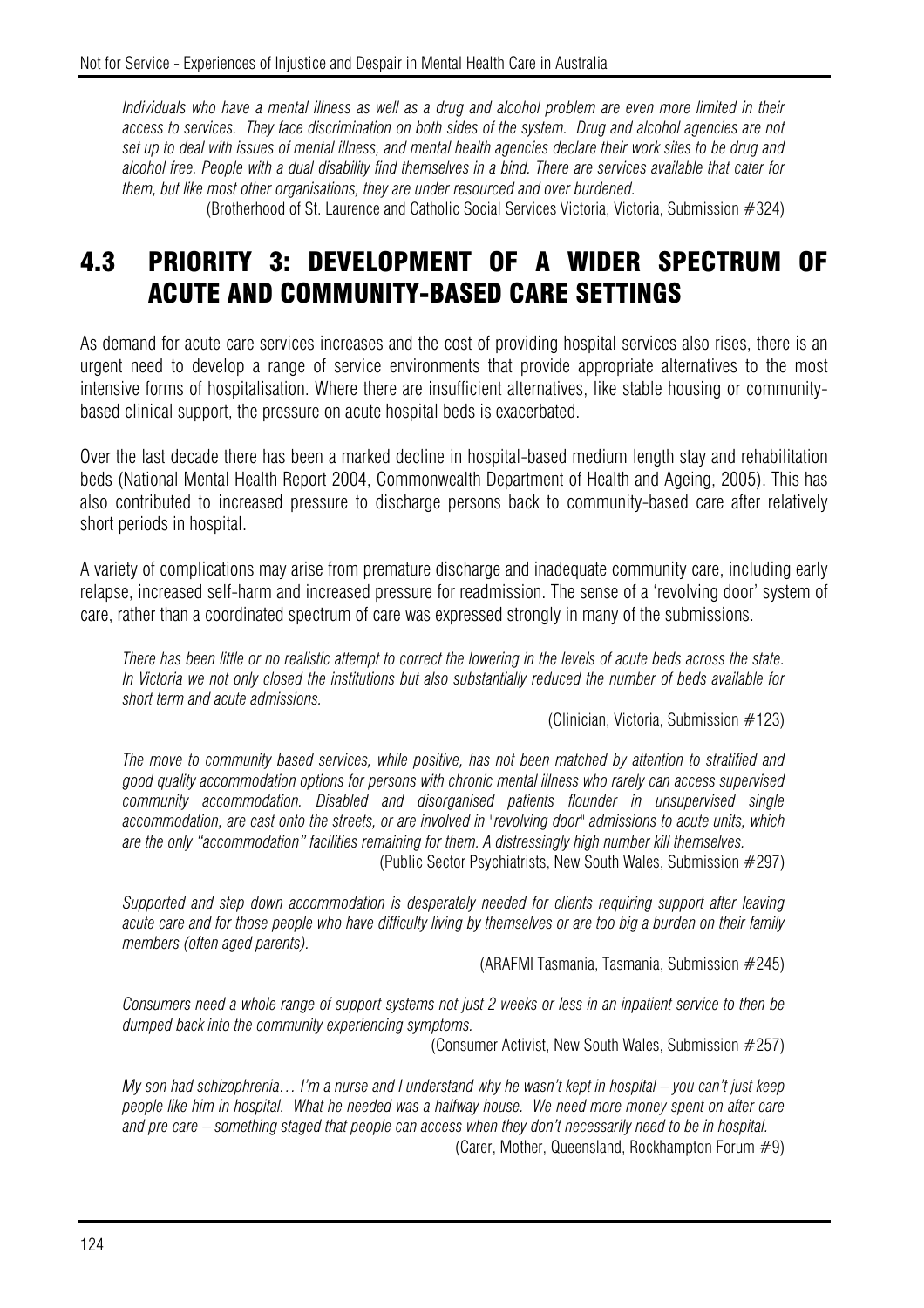*Currently there is no interim or step down facility in Alice Springs, although apparently there are plans to develop such a service. Currently the options are the acute ward in the hospital or being flown back to the community.* 

(Anonymous, Northern Territory, Submission #271)

*The really sad thing is that people like my sister feel they are a burden on their families. There needs to be a place where they can go when they become unwell where they can get the care they need and the support they need. It's too late to wait until she is in a crisis for the system to respond to her – it's too late then! The support services that are in the community don't get the necessary increases in funding they need so they can't respond appropriately either.* 

(Carer, Victoria, Melbourne Forum #16)

*Supported accommodation is in short supply. The Boarding House Reform program instigated by the NSW Government in 1996 has seemingly failed in its objectives. The standard care in those boarding houses remaining open is still poor and the number of beds available greatly reduced – where have all the previous residents gone? A lucky few were rehoused under the boarding house reform program into NGO run group homes. The bulk have possibly added to the majority of people accessing homeless shelters who have mental health problems, live on the streets or in unsupported private rental ghettoes. Seemingly no government department feels it is their responsibility to provide disability support and / or housing for people experiencing mental health problems…* 

(Clinician, New South Wales, Submission #197)

*There is a consensus across human service agencies working with homeless young people with high and complex needs that the capacity of agencies to retain and work constructively with these clients needs to be developed. There is also a consensus that there is a need for a residential service that can manage and support these young people in extreme circumstances, as an alternative to hospitalisation or worse.* 

(Youth Affairs Council of South Australia, South Australia, Submission #38)

*It is recognised that there is a need for sub-acute care services to be developed in the Northern Territory, to provide an alternative to hospitalisation and improve transition between inpatient and community care.* 

(Mental Health Program, Department of Health and Community Services, Northern Territory, Submission #259)

*It is easier to recover from mental illness in hospital than at home. However, the average is about 3 days, and discharge from mental health care occurs far too early. Consumers have no option but to rely on hostels for accommodation, which cannot provide proper care or suitable environments for recovery.* 

(Consumer, South Australia, Submission #41)

*When a patient is on a Community Treatment Order which has to be revoked because the patient has become unwell and in the absence of any intermediary facility requires hospitalisation. There is again often no bed available for them…* 

(Carer Advocate, Western Australia, Submission #339)

Lack of suitable accommodation (i.e. lower level care) following a stay in hospital is urgently needed to help *the consumer adjust back to a normal life. The gap between hospital and normal life can be difficult to handle, and is of critical concern given that many patients are discharged prematurely.* 

(Peninsula Carers Council, Victoria, Submission #321)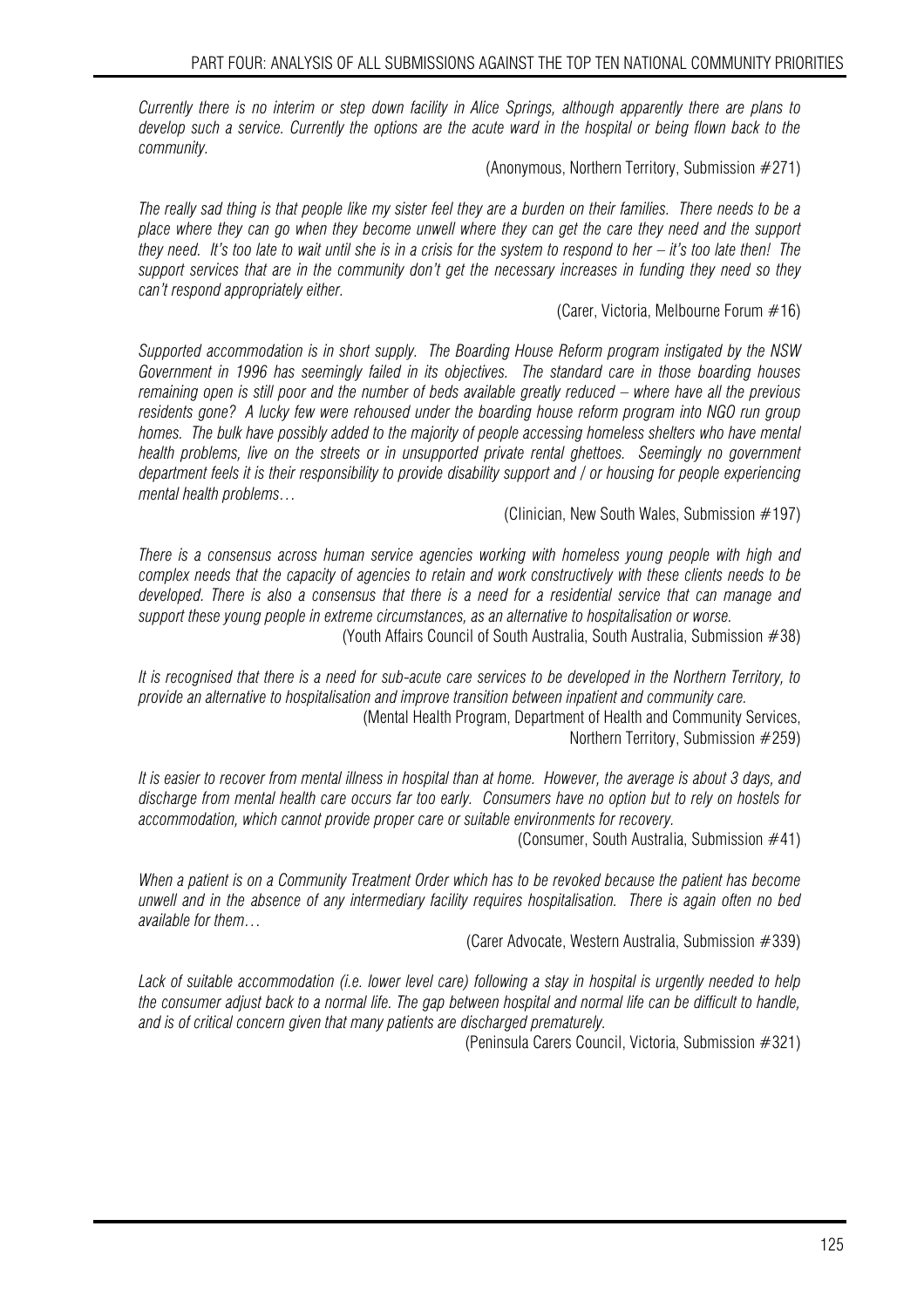*Carers report that the current funding and provision of mental health care in WA is clearly inadequate to meet the level of need. This is demonstrated by: people unable to access community mental health services unless they are in crisis and are a threat to themselves or others; people presenting at hospital emergency departments requiring treatment for mental illness waiting in corridors as beds are not available in psychiatric hospitals; the lack of independent accommodation options for people with mental illness. There should be a range of options available and flexible to the individual needs of people with mental illness.* 

(Carers WA, Western Australia, Submission #277)

# 4.4 PRIORITY 4: SUPPORT FOR SERVICE DEVELOPMENT IN RURAL AND REGIONAL AREAS

Despite recognition by Commonwealth and State governments of the general difficulties faced by persons residing in rural and regional Australia, there was little sense that substantial improvements in mental health services were being achieved. There was, however, a sense that new services, or new policies or procedures, are being developed to give an impression that a service exists rather than to provide a real improvement in actual services. Submissions suggested that the emphasis was on providing an accessible point of contact, such as a new telephone triage service, rather than a real increase in access to actual services.

The submissions and consultations also suggest that the development of telepsychiatry services has had a marginal impact on access to specialist services. Neither government nor relevant professional bodies seem to be serious about addressing the tough issues of access to primary care and specialist services. On the other hand, increased emphasis appears to have been placed on securing appropriate transport to metropolitan services and ensuring the safety of staff, as opposed to consumers during this process. Consumers and carers continue to report inappropriate use of sedation and restraint for the purposes of transportation. It also seems that there has been greater use of police rather than ambulance services for transport of persons with mental illness.

*We live in Devonport, 30,000 population. We have 1 psychiatrist at the service 1 day a week. It's not enough! They are beautiful people but they are under-resourced.* 

(Carer, Mother, Tasmania, Hobart Forum #15)

*Of great concern is the attitude of Perth Metro area hospitals regarding the patients from the South West. Often the statements are we have "one of yours", our hospital is full of "your" patients and I was even told by a senior clinician that our patients were using up the beds in Perth funded by her tax money! There is a perception in the community and by the community mental health team that patients from the South West are discharged prematurely and without follow-up being arranged.* 

(Clinician, Western Australia, Submission #55)

*The majority of medical services provided to these patients are provided by general practitioners. The provision of these services are largely unsupported and despite recent changes in the schedule are largely under funded for the time and resources needed to manage patients with long term mental health problems.*  (Clinician in rural Victoria, Victoria, Submission #123)

*The high levels of unemployment in Rockhampton contribute to the development of mental health problems. These people keep coming back and back but you see the deterioration – no support and no families – living in hostels.* 

(Anonymous, Queensland, Rockhampton Forum #17)

*There is a lack of community outreach to rural areas and for specific programs such as child and adolescent, forensic. The focus is on inpatient care rather than community support.* 

(Anonymous, Tasmania, Submission #254)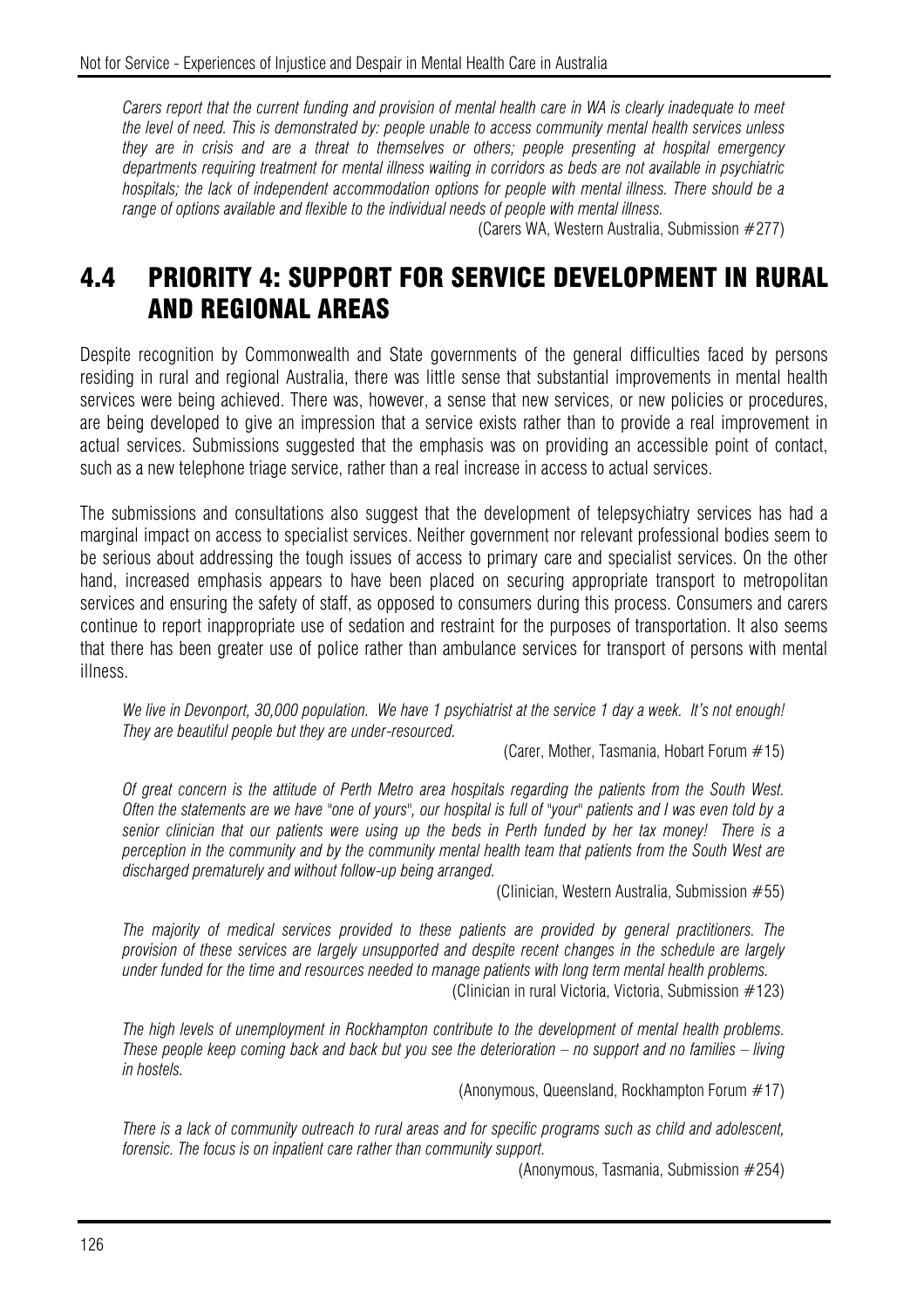*…there has been ongoing debate regarding the mal-distribution of medical services in Australia… The majority of medical services have been concentrated in capital cities and major regional centres and have*  been quite limited in rural and remote areas. It has become increasingly difficult to recruit and retain general *practitioners (GPs) in country areas and there is a long history of difficulties in the provision of specialist services outside large population centres. It is a fact that there are relatively few medical specialists living and working outside major regional centres… For example, in South Australia in 1997, only 1.1% of psychiatrists lived outside Adelaide.* 

(Clinician, South Australia, Submission #274)

*There is a real need in Broken Hill for after hours care as there is not even a 1800 number that people can call to get assistance.* 

(Consumer, New South Wales, Broken Hill Forum #7)

*Triage is a real problem in Broken Hill as there is constant confusion over who is responsible for assessment. This confusion makes it hard for consumers if they require immediate assistance… I have always presented to the hospital or to the mental health service but there seems to be no clear protocol amongst the staff about how to conduct an assessment when I am unwell. I have never been assessed by a psychiatrist and am normally assessed by the registrar on duty.* 

(Consumer, New South Wales, Broken Hill Forum #8)

*You can't get care in the country. I travel 3.5 hours from the country to here (Melbourne) because I can get care… now I can't work because I need to travel down to here for care.* 

(Consumer Advocate, Victoria, VMIAC Forum #8)

*In order to get an appointment with a psychiatrist I send my patients to Melbourne – but even this means about a 3 month wait.* 

(Clinician, Victoria, Morwell Forum #8)

*The need is both dire and urgent, particularly on the South Coast of New South Wales. For persons with a mental illness the main issues are hospitalisation, rehabilitation places for persons leaving psychiatric hospital and not enough case workers. The closest hospital for acute treatment is at Chisholm Ross Hospital in Goulburn, a four to five hour trip from parts of the South Coast. Beds there are like hens teeth, accepting only the most acute cases; so with a degree of improvement, patients are discharged back into the community… Community resources are stretched to the maximum when a patient is required to be transported to Goulburn. This is costly in both money and workers time: such as police, local emergency hospital staff and community mental health workers. The South Coast is in desperate need. Money injected for projects now would both save lives, and save money in the long run.* 

(South Coast Mental Health Community Consultative Committee, New South Wales, Submission #244)

*In the country you don't have a choice of psychiatrist, and there are no alternatives when it comes to what is available to help you. There is no therapy, little in the way of counselling and no choice but to do your own rehabilitation.* 

(Consumer, South Australia, Submission #77)

*Human rights in regional and especially remote areas, are often infringed upon, because of lack of resources and very poor (if any) government funding. In fact in many areas services are being drastically reduced because of dramatic cuts in both Federal and State funding.* 

(Consumer Advocate, Queensland, Submission #16)

*The Child and Adolescent Mental Health service in both Geraldton and Carnarvon has not been running for substantial periods of time over the past three years. This has left many children and adolescents at high risk of suicide. In Carnarvon a number of aboriginal adolescents have committed suicide.* 

(Clinician, Western Australia, Submission #333)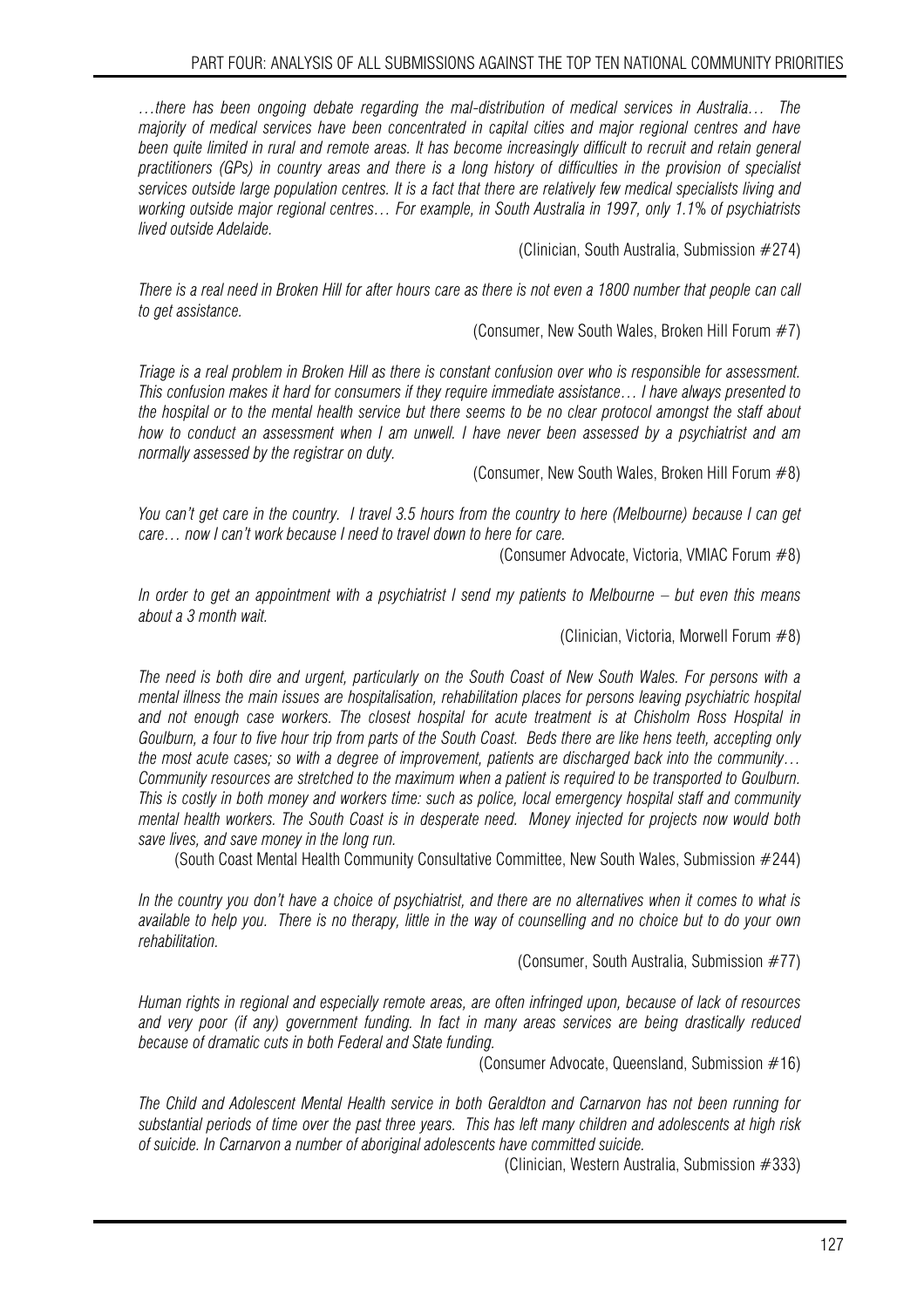*It is intended to fill the position with a person qualified in mental health. But one person doesn't make a team.*  (Anonymous, Western Australia, Geraldton Forum #105)

#### 4.5 PRIORITY 5: IMPLEMENTATION OF NATIONAL STANDARDS FOR MENTAL HEALTH SERVICES

The implementation of national standards for mental health services has been a top priority for the Mental Health Council of Australia and for most of the major national mental health non-government organisations. The most recent National Mental Health Report (2004) reported that less than half of the services had actually implemented the standards by the agreed date of June 2003. That date was some seven years after governments from all jurisdictions endorsed the National Standards for Mental Health Services (The Standards).

The key issue for users of services is whether the spirit of The Standards has translated to real effects on daily practices within the services. In the view of most mental health consumers, there are clear and ongoing examples of complete disregard for The Standards. While we have addressed these issues in detail elsewhere in the report, it is important to emphasise that this represents one of the major areas of non-compliance with the agreed implementation strategies of the second National Mental Health Plan (1998-2003). Universal implementation of The Standards, and ongoing monitoring of compliance, should be among the first steps towards any genuine commitment to improved quality and safety of specialist mental health services.

*A major concern is the unwillingness of the hospital to initiate changes to organisational and clinical practices to meet standards set out by the National Standards for Mental Health (1996) based on the National Mental Health Policy (1992).* (Excerpt from: Shanley (2001), Management of change in a psychiatric hospital using a 'bottom up'approach)

(Eamon Shanley, Professor of Mental Health Nursing, Western Australia, Submission #33)

*At the same time the constant struggle to achieve best practice has been fraught with difficulties against a*  backdrop of increased accountability and devolution of administrative duties to clinical Staff. We have *wonderful policies but no resources to implement them.* 

(Anonymous, Tasmania, Submission #254)

*Mental health services are not implementing the National Standards for Mental Health Services and the Third Plan, despite government beliefs.* 

(Advocate, Australian Capital Territory, Canberra Forum #11)

*There has been a failure to address issues identified by current Mental Health reporting. There has been no commitment to instigate long-term change when gaps have been identified. Lots of ideas – very little action.*  (Anonymous, Tasmania, Submission #254)

*The meeting agreed that an independent review of mental health services in the ACT against national service and workforce standards would be timely and merited.* 

(Mental Health Community Coalition Consumer and Carer Caucus, Australian Capital Territory, Submission #342)

*Australia's National Mental Health Strategy is in disarray and in urgent need of reform: in leadership, additional funding and delivery of services.* 

(SANE Australia, National, Submission #302)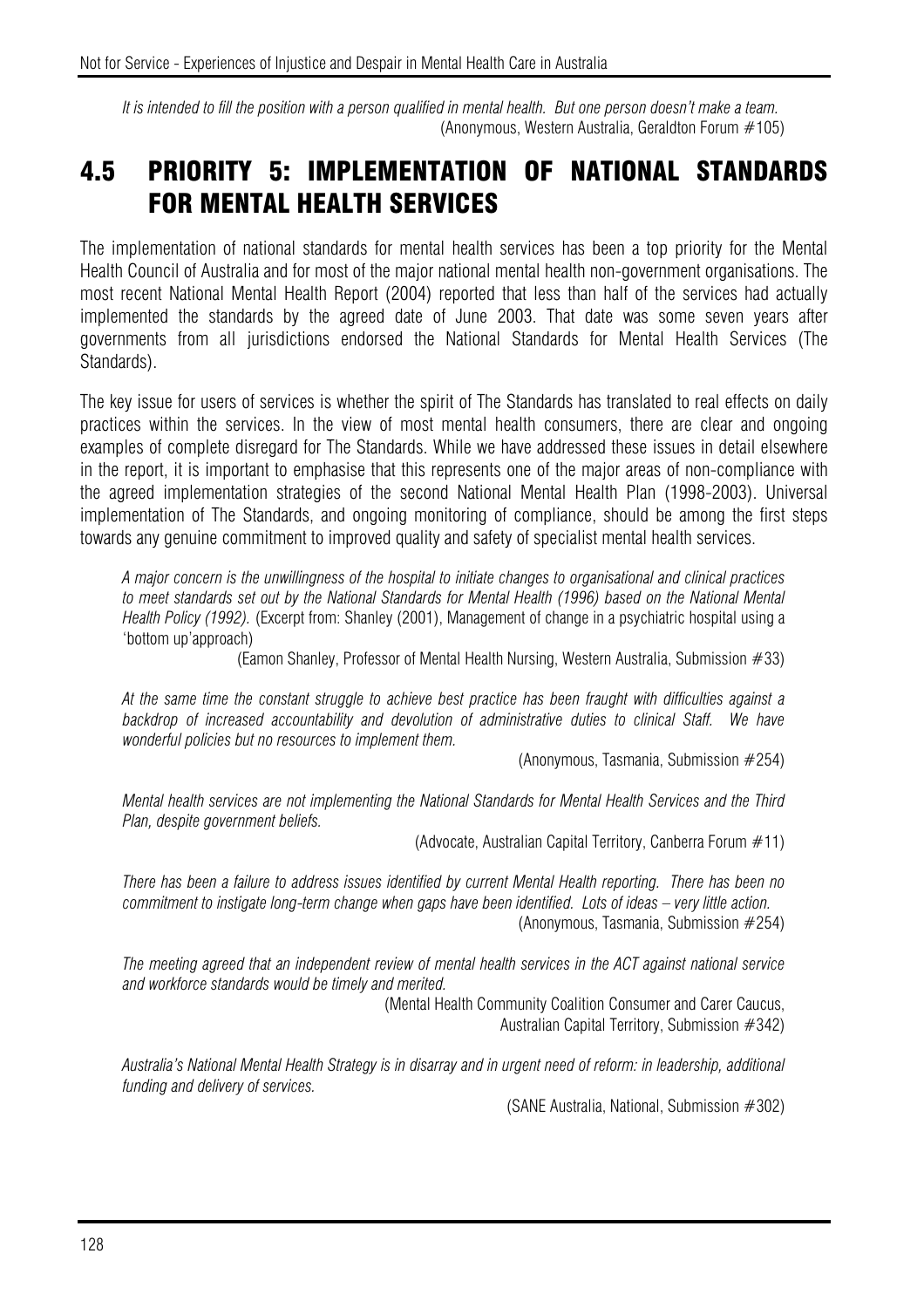*Unfortunately, in more recent years positive change does not seem to have continued, and if anything,*  deterioration has taken place. Now, at least in Western Australia, there is a crisis in regard to provision of *Mental Health Care within the community.* (extract from a letter to Communications Manager, Mental Health Council of Australia)

(Clinician, Western Australia, Submission #24)

*It is an unhealthy system that allows even a minority of its parts to operate in ways that are so hostile to its service users and against its own mandate.* 

(Health Consumers' Council WA, Western Australia, Submission #29)

*The WA Office of Mental Health has established a Branch solely to examine reform and redesign issues, based on WA's Mental Health Strategic Plan 2004-08. Any action, however, will depend on the Gallop government which has been defensive and reluctant to commit itself seriously in this area.* 

(SANE Australia, National, Submission #302)

*There are continuing problems in regard to the integration of the APU [Acute Psychiatric Unit] into the management structure of the Bunbury Regional Hospital. It is by no means clear that senior management staff have a good grasp of issues to do with mental health and psychiatric clinical service delivery. Despite principles of integration and mainstreaming there still is a tendency for psychiatry to be treated differently to other medical specialities…*(extract from a letter to the Office of the Chief Psychiatrist)

(Clinician, Western Australia, Submission #24)

*More money into mental health services will not make the difference without some changes to the fundamental assumptions that direct the current treatment paradigm.* 

(Health Consumers' Council WA, Western Australia, Submission #29)

*Re-institutionalisation. The National Mental Health Strategy was launched in 1992 to transfer services from an institutional to a community setting. After 12 years, four of the five mainland States still have standalone psychiatric hospitals! These institutions continue to soak up around \$420 million a year – 14% of the entire cost of mental health services of around \$3 billion per annum. In several States, community-based services are being withdrawn onto hospital grounds to make short-term savings. Prisons are also becoming de facto psychiatric institutions – in NSW, for example, 46% of inmates at reception have a mental disorder, and the prevalence of psychosis is 30 times greater than the norm.* 

(SANE Australia, National, Submission #302)

*[Report recommendation] Establishment of a National Mental Health Commission to monitor and report on effectiveness of mental health services.* 

(SANE Australia, National, Submission #302)

*Despite welcoming the policy efforts and designated funding commitment of both state and federal governments, consumer agencies and community organisations are critical of their performance. It is argued that the failure of government to adequately resource its policy initiatives has lead to a chronic deterioration of care and support for mental health consumers. There is significant concern that because of the inability of services to provide preventative care this leads to delays and neglect in treatment, some of which creates irreversible damage in the mental health status of consumers. It also leads to an increased demand on an already overstretched mental health system.* 

(Brotherhood of St. Laurence and Catholic Social Services Victoria, Victoria, Submission #324)

*Both State and Federal Governments put considerable energy into devising lengthy and detailed mental health plans. Of what use are they if there is no funding with which to implement their recommendations? Human rights are not adequately addressed in these plans; there is no detailed documentation on accountability measures where rights are not upheld.* 

(Centre for Psychiatric Nursing Research and Practice, Victoria, Submission #323)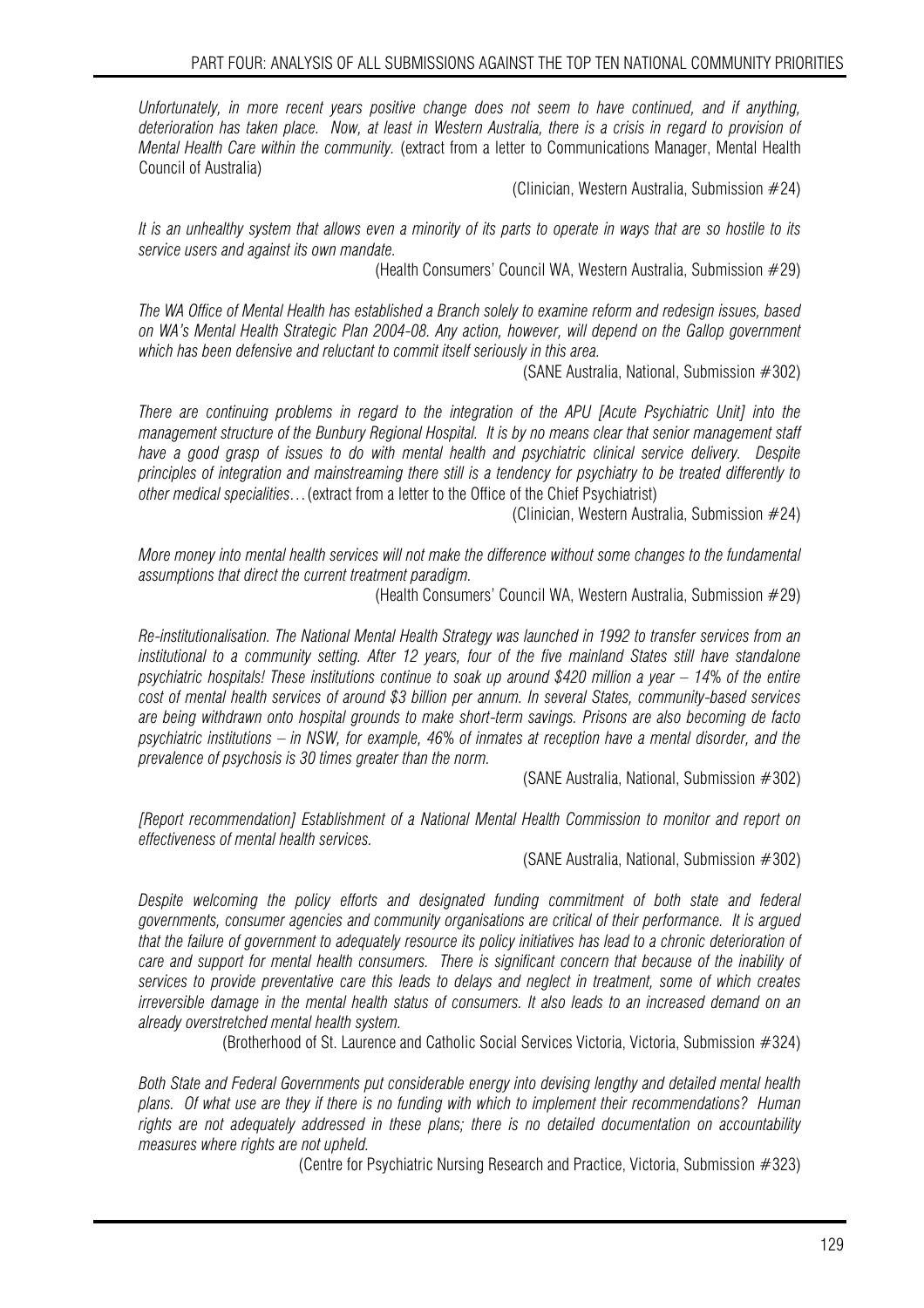*t may be timely to review the system – for many, it is complicated, convoluted and un-navigable with people seeking help being turned away, and falling through its cracks. There may be more effective, efficient, and user friendly ways of designing a mental health system.*

(Australian Nursing Federation (Vic Branch), Victoria, Submission #322)

# 4.6 PRIORITY 6: SUPPORT FOR SERVICE DEVELOPMENT IN POORLY RESOURCED AREAS

On the basis of the submissions and presentations, it would appear that major areas of Australia have poorly resourced mental health services. This problem is commonly assumed to be confined to rural, remote or indigenous communities. In reality, many of the poorly resourced areas also lie in the outer suburbs of our major metropolitan or regional centres. Such areas typically have poor access to non-hospital based medical services, private hospital services and non-government service providers. Access to mental health specialists is often restricted in both the public and private sectors.

Difficulties in the distribution of specialist services have been long recognised by all levels of government and the relevant professional bodies but little substantial progress has been achieved. The under-resourcing spreads well beyond shortages in traditional hospital-based services and is particularly acute for many of the other community-based systems of clinical care or housing or welfare support.

*Secondly in Australia, and notably in Melbourne, the distribution of public mental health services, private psychiatrists and high levels of quality primary care, is almost the direct inverse of the need for care. The affluent inner city areas have high levels of services of all kinds, while the growing or deprived outer suburban regions have minimal resources with inevitable consequences. The funding model was never valid and is now obsolete as well.* 

(Patrick McGorry, Professor of Psychiatry, Victoria, Submission #180)

*There's no crisis team in the area… There is differential access depending on which area you live in. For example, Fairfield, Camperdown and Bowral have no crisis assessment teams.* 

(Carer, Mother, New South Wales, Parramatta Forum  $#1$ )

*The distribution of private psychiatrists … the practices of large numbers of private psychiatrists are concentrated in the capital cities. In Melbourne this situation is extreme. Within a fifteen kilometre radius of the Melbourne GPO can be found the highest concentration of private, practicing psychiatrists in the southern hemisphere and the second highest concentration in the world - second only to Manhattan, New York. The allowance of these capital city concentrations means that vast areas of Australia and thousands of people have virtually no access to psychiatry. This has to be seen as a demonstration of gross inequity given the fact medical undergraduate education and post-graduate psychiatric training are subsidized to such a high degree by tax payers.* 

(Anonymous, Victoria, Submission #318)

*We only have one inpatient facility for the region – people of a low socio economic background find it very difficult to travel long distances to get care.* 

(Clinician, Victoria, Morwell Forum #11)

We have discovered that often the only way to access good mental health treatment in NSW is by constant *hard lobbying by family or carers. The consequence of this is that adequate mental health care is frequently out of the reach of people from aboriginal and ethnic backgrounds, and those from lower socioeconomic areas.* 

(Carers, Parents, New South Wales, Submission #75)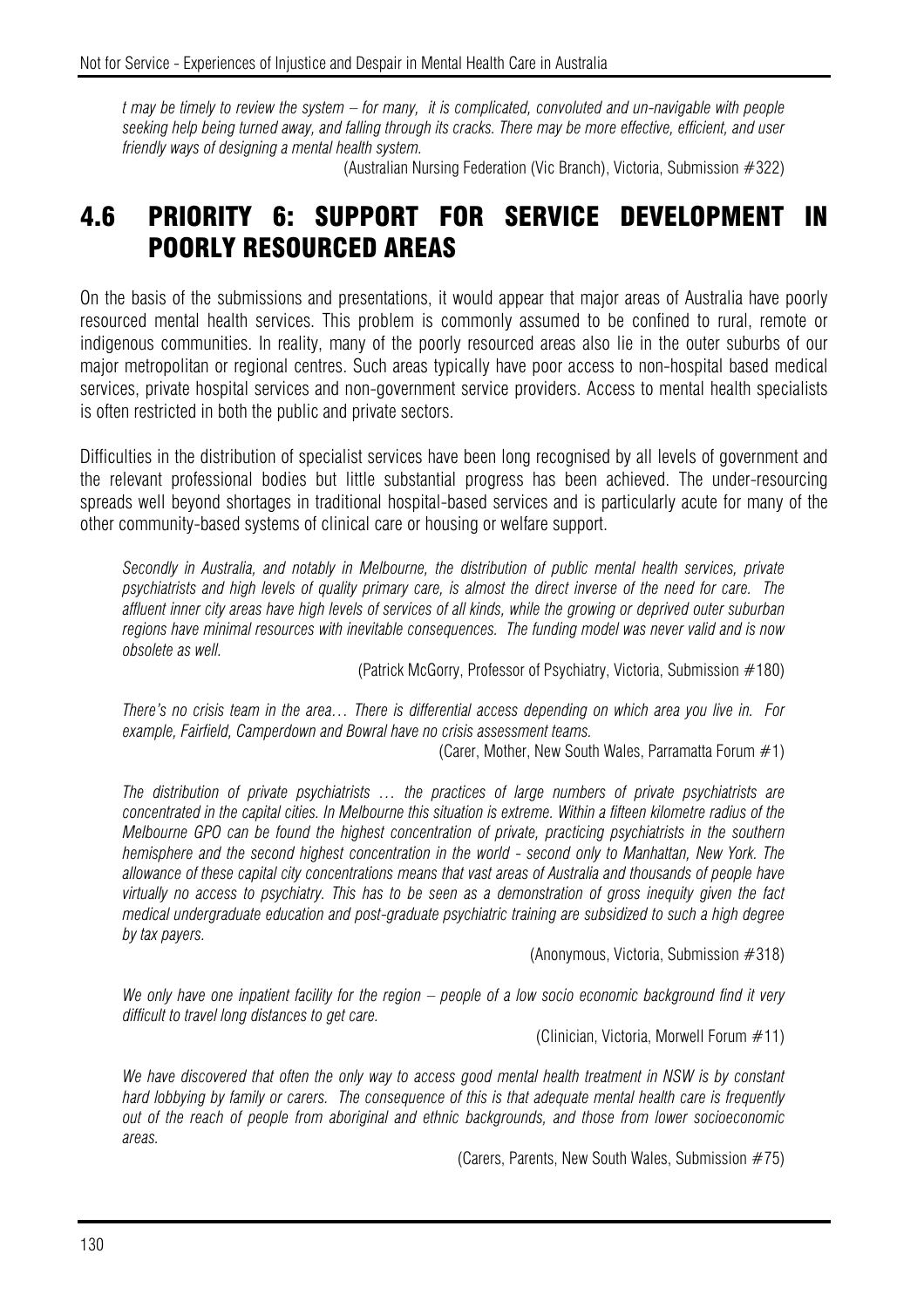*There are not enough nurses, social workers and psychiatrists in the country where as in the city there are more. However, even in the city staffing in the mental illness field is less than satisfactory.* 

(Consumer, South Australia, Submission #77)

*My son (33) has severe schizophrenia. We are from the North West Coast and we have a real lack of services, accommodation. There is nowhere that my son can go apart from home. There is a lack of rehab and recreational services. I see people going into hospital and then coming out but no support in community so they end up back in hospital. There is nothing for him to do to keep him occupied.* 

(Carer, Mother, Tasmania, Hobart Forum #15)

*The resources need to be outsourced from the hospital. We need respite care, prevention education for the communities, it's too chemical.* 

(Anonymous, Northern Territory, Alice Springs Forum #21)

*Follow up is then provided by a visiting psychiatrist and two community case managers who are funded to cover the entire southern area of NT and SA. This means that the focus of the service can only be crisis management at best. The ability for workers to provide ongoing support or any meaningful individual case planning is significantly impaired. Generally the workers will average a trip once a month to the region, which means even the larger communities may not see a worker for several months. The level of service is purely resource, rather than need, driven.* 

(Anonymous, Northern Territory, Submission #271)

*The issues relevant to indigenous physical health outcomes are well documented. With the ongoing critical physical health needs of the community, staff are already at full capacity. In this context issues of mental health cannot be prioritised, unless there is an acute need for treatment.* 

(Anonymous, Northern Territory, Submission #271)

*People have to drive 5 hours to get counselling. There are some acute fly-in services but these are highly medicalised. Access to acute services requires either a flight into Alice or to Perth. Often if they are taken they are then sent out – that's it.* 

(Anonymous, Northern Territory, Alice Springs Forum #10)

*As people are often evacuated, without the support of family, relatives may have no contact with the treating team. They may not be given information or able to provide information to the treating team. If a person is admitted to hospital for a period of time the costs associated with family visits are prohibitive. In communities diesel can be up to \$1.60 / litre, which means that doing 1000km round trips is beyond the capabilities of most. There is no public transport available on NPY Lands. This leads to extreme distress within families and communities. It also needs to be noted that due to the high level of chronic ill health within communities the burden on carers within families is often very high. Therefore it is important that health professional do not make assumptions about the level of family support available when making discharge plans.* 

(Anonymous, Northern Territory, Submission #271)

*Our area has 12% of the population but receives 6% of the funding. We don't have anywhere near enough resources, enough staff or enough beds! We don't even have enough basic services!* 

(Carer, Mother, New South Wales, Parramatta Forum #1)

*If the metro is \$118 and Geraldton is \$70 per capita, I would think that Dongara would be about \$1.50 / capita… There is a lack of support for carers and acute clients.* 

(Anonymous, Western Australia, Geraldton Forum #108)

 *[Z], the other psychiatrist also contributing to the current roster, is reluctant to continue feeling that the role is not well supported and lacks parity with metropolitan arrangements.* (extract from a letter to the Office of the Chief Psychiatrist)

(Clinician, Western Australia, Submission #24)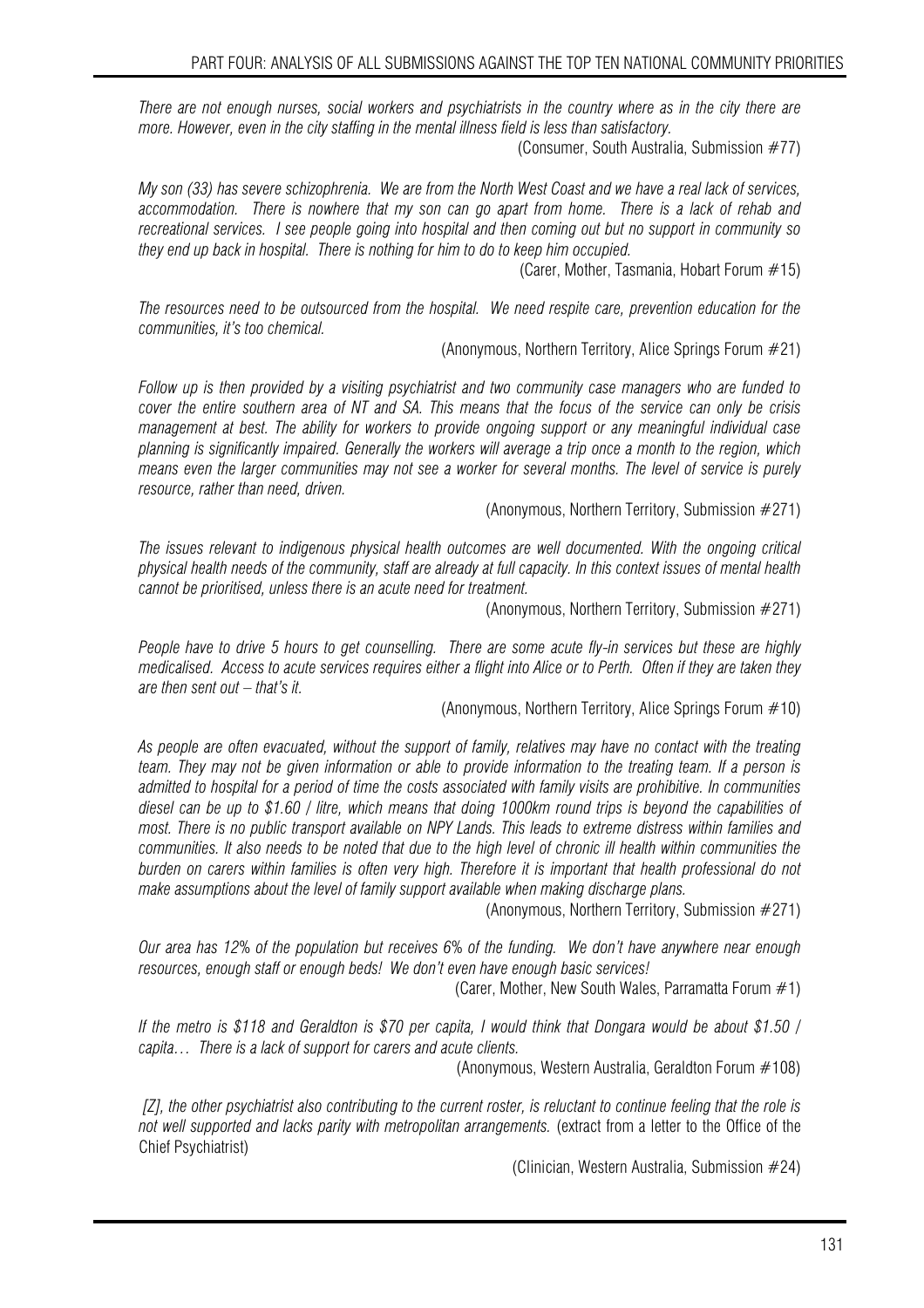*Transportation in regional areas is a real problem as many seriously ill patients have to go to Orange with the Royal Flying Doctors Service but then they have to make their own way home. Some people in Bourke have even been sent from Bourke to Orange in police cars.* 

(NGO worker, New South Wales, Broken Hill Forum #26)

# 4.7 PRIORITY 7: SUPPORT FOR PROGRAMS THAT PROMOTE ATTITUDINAL CHANGE AMONG MENTAL HEALTH WORKERS

Issues related to stigma and discrimination are still evident in many submissions and presentations and hence high on the community agenda. Within that broad agenda, however, the need for changes in the attitudes of health care providers are a high priority for users of the services. Accounts of highly negative, dismissive or stigmatising remarks by health staff towards persons with mental illness are still too common. Additionally, family members often feel discounted or ignored by health workers, even though they are expected to contribute greatly to ongoing care. Thus, while some attention has been directed to this issue in the past, it seems that there is little evidence now of a systematic response to inappropriate behaviour by mental health professionals.

*It has been the experience of the VMIAC [Victorian Mental Illness Awareness Council] that more often than not, if you ask consumers if they could wave a magic wand and change something about the mental health system what would they change? The attitude of health professionals is the most frequent answer followed by access to services.* 

(Victorian Mental Illness Awareness Council, Victoria, Submission #332)

*Many young people in the focus groups described their first experiences with health professionals and authority figures as unpleasant, frightening, coercive and humiliating, which subsequently had a profound effect on their attitudes to future dealings with health professionals. Young people said: …It broke my spirit… Humiliation… It took away my rights…* 

(NSW Association for Adolescent Health, New South Wales, Submission #98)

*Prosperity and pleasantness are common causalities of severe mental illness. One would hope that psychiatrists, of all people, could accept this but like most doctors, psychiatrists rarely show enthusiasm for, or understanding of, patients who are neither cashed up nor personable.* 

(Clinician, Queensland, Submission  $#49$ )

*Apart from the crucial issue of ease of local communal access, appropriate crisis and community care depends more on team attitudes than the site of services. But there is a widespread international consensus that it is much easier to generate and maintain the appropriate attitudes on a community site, rather than a hospital based site.* 

(Clinician, New South Wales, Submission #351)

*The staff treating depressed inpatients should be educated about the potential adverse effect of negative comments on the patient's mental state. Education to staff that persons who attempt suicide can and do later succeed in suicide should be undertaken. (excerpt from a report prepared by an independent external reviewer)*

(Carers, Parents, Australian Capital Territory, Submission #354)

*In many settings there appears to be no multi-disciplinary approach to care, and in some cases, the seeking of care can be further stigmatised by the attitudes of the treating mental health care professionals.* 

(blueVoices, National, Submission #355)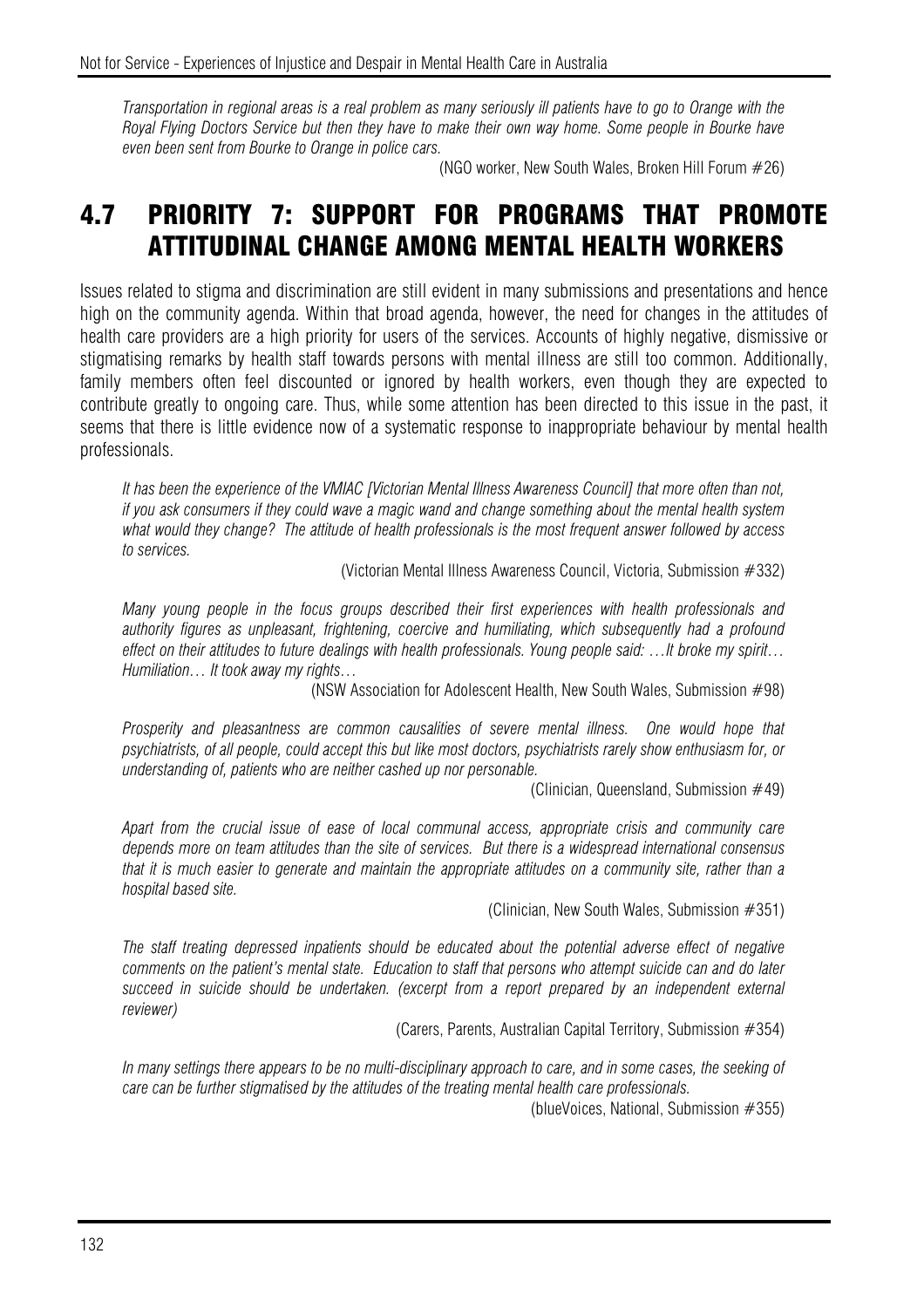*Money alone can't buy service improvement… service provider "attitudes" can be a make or break factor. It emerged that many of these Consumer Consultants were often more immediately concerned and affected by the many ways that the cultures and environments of mental health services could be a supporting factor for consumer participation efforts, or the source of difficult and frustrating barriers. "Attitudes" of service provider staff and managers towards consumers and receptivity to change were seen by some stakeholders as an important factor influencing outcomes. Consumer consultants spoke about a wide range of experiences at their local Area Mental health Services. (author's emphasis)* 

(Consumer Advocate, Victoria, Submission #253)

*Feedback we receive from people with a diagnosis of Personality Disorder suggest that they are being treated badly by staff (e.g., staff are irritable towards them, their concerns being dismissed as part of their illness, they are characterised as manipulative)… We request that the MHS considers conducting an evaluation to determine how people with a diagnosis of Personality Disorder experience ESMHP [Eastern Suburbs Mental Health Program] services, and address staff attitudes towards these consumers.* 

(Eastern Area Interagency NSW, New South Wales, Submission #100)

*One day I asked [my psychiatrist] whether he had any patients with Borderline. He said he didn't like using that label because it brought such terrible consequences for people but, yes, he did see quite a lot of people who would fit into that category. I asked him what the treatment was and his immediate answer was to say, "the first thing I do is treat them nicely! This is a new experience for most of them".* 

(Consumer, New South Wales, Submission #327)

*People, who doctors have decided have a 'personality disorder' are treated in the public system like [they] are not even human half the time – like dirt. My friend calls us ground feeders – we just pick up scraps of services that everyone else has discarded. How do we stop professionals judging us so badly?* 

(Consumer, New South Wales, Submission #205)

*Better training for people working in mental health so there is not the "patronising put down" attitude that I*  have witnessed... An inclusive attitude for carers and families - where they are listened to and really heard and *consulted more closely.* 

(Carers, Parents, Victoria, Submission #241)

*Police need to have more MH [mental health] education / training. Ditto for Accident & Emergency staff including medical heads of dept about personality disordered people in crisis. I was told personally by a medical head of DEM [Department of Emergency Medicine] that 'they're arseholes' . So imagine the working culture if that view is held at the top.* 

(ARAFMI Hobart, Tasmania Submission #214)

*At best, the mental health professionals we dealt with were genuinely concerned but were seemingly powerless*  within the system. At worst they were arrogant, inconsistent, disrespectful and uncaring. Above all, the mental *health system failed to provide [X] with hope. Mental illness should not be terminal, and he wasn't beyond help.* 

(Anonymous, Australian Capital Territory, Submission #288)

*I can understand how there are so many suicides in our community. Any hope for a normal life is minimal. Not only is the welfare of these people ignored there is positive discrimination against any progress they might want to make. More understanding and education is needed. The last government (and only) education campaign fell far below the mark required. Mental health sufferers need long term care and understanding. Not only by the general population but also (and more so) by the health industry and government.* 

(Carer, Western Australia, Submission #163)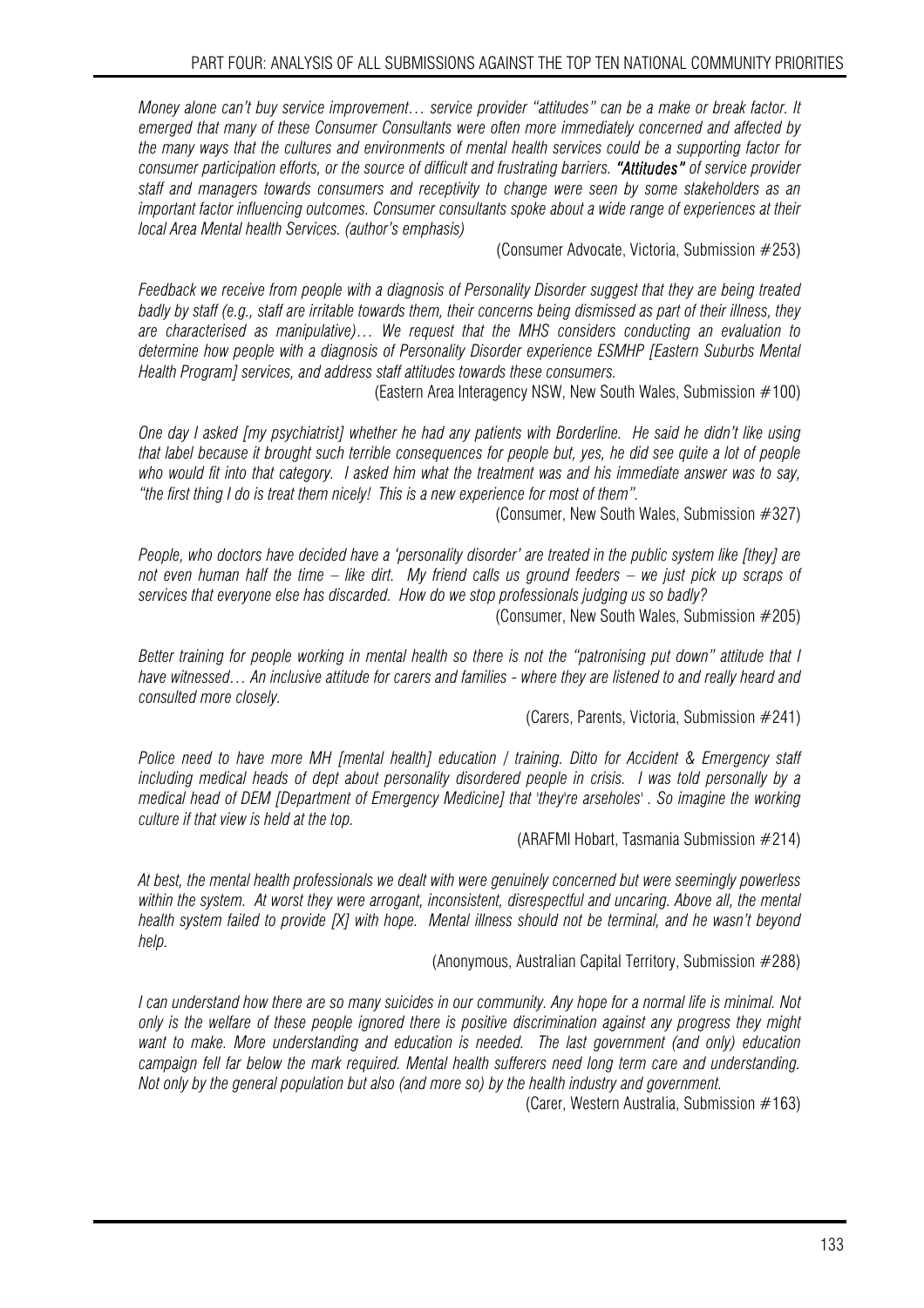# 4.8 PRIORITY 8: INCREASED SUPPORT FOR STIGMA REDUCTION CAMPAIGNS

General community attitudes towards persons with mental illness are difficult to change. Daily experiences of stigma and discrimination were reported repeatedly in the submissions and consultations. There was recognition that some progress had been made, particularly with regard to the non-psychotic disorders of depression and anxiety. However, consumers, carers and community groups reported that community attitudes towards persons with psychosis or substance abuse were still very negative. More importantly, it was also reported that little had been done in terms of planned and well-resourced community education programs. Community groups have argued for renewed efforts in this area as they are considered critical to achieving genuine social and vocational opportunity and recovery from mental illness.

*Need to be aiming at inclusion not exclusion – I know of people who are banned from coming into shops because they have a mental illness. The stigma in our communities is still very bad. People are treated differently, badly because they have a mental illness.* 

(Carer, New South Wales, Sydney Forum #13)

*A cousin who worked for the blue nurses in NSW was looking for work. She couldn't get work any more because of her mental illness and she ended up killing herself.* 

(Anonymous, Queensland, Rockhampton Forum #5)

*[A] young man went off to have a cappuccino, and came back so quickly that [Y] asked him why and he told her that they'd said "Come back when there's no one here." That wouldn't happen there now, as a result of the Kew Regional Outreach Ministry.* 

(Carer, Mother, Victoria, Submission #211)

*The belief exists that people with mental illness are inferior citizens who are best confined to certain areas, if not buildings, because they "would be happier there" and other citizens have a right not to be even mildly bothered by them. In fact people want them out of sight so that they do not have to deal with the reality of their existence.* 

(Carer, Australian Capital Territory, Submission #173)

*Social isolation & loneliness are guaranteed triggers of episodes of mental illness, substance abuse, self harm & suicide. This happens, and it happens all the time. And in rural and isolated communities, where resources are even more scarce, the problems are much worse.* 

(Consumer Advocate, New South Wales, Submission #153)

*It is scandalous and a national disgrace that there is no significant commitment by governments and the prevalence of community unawareness and apathy. There has to be a national campaign similar to that for AIDS if mental health is to successfully obtain government support etc.* 

(Carer, Son, New South Wales, Submission #120)

*On one occasion when my son was ill he frightened some people in the town and when he was in hospital I put an advertisement in the paper to thank the police for their help but also to try to educate the community that he had received treatment and was not a threat to them. It didn't really help.*

(Carer, South Australia, Murray Bridge Forum #10)

*Finally I have lost some friends because they could not accept or cope with my mental illness. My new friends have their own mental illness and we meet to socialise and support each other but not in an integrated community way.* 

(Consumer, South Australia, Submission #77)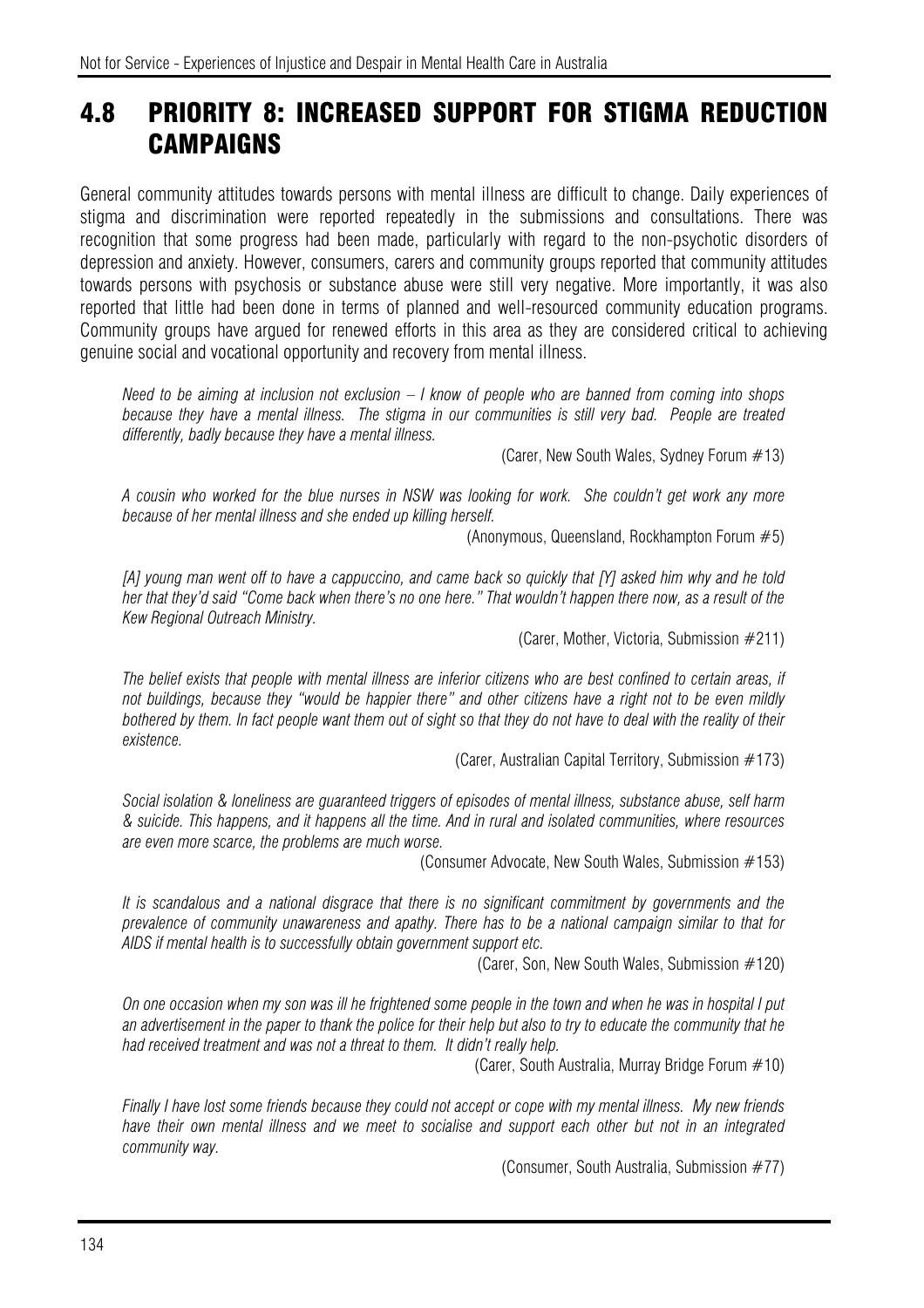*In respect to employment a person can have extended sick leave for a physical ailment or condition but if mentally ill it may be impossible to return to work. A period of mental illness is not looked on favourably by an employer. Applying for work knowing one has been mentally ill for ten years as is the case for me is exceedingly difficult because of stigma. It is assumed I cannot cope with daily life but if I had a broken leg or a bad heart no one would judge me in relation to coping with daily life let alone work. I don't have the right of a job or the right to suffer an illness without bias.* 

(Consumer, South Australia, Submission #77)

*In my opinion there is considerable stigma attached to being mentally ill. The media often reports on certain mentally ill people as being dangerous and frightening. My mentally ill friends and myself are nether dangerous or frightening. Our society expects that people get physically sick but if a person becomes mentally ill for a time they are told unkindly to pull their self together. No understanding is entered into.* 

(Consumer, South Australia, Submission #77)

*Stigma is a persistent issue in the NT. Some of the local media have repeatedly reported on anti-social behaviour by Aboriginal and Torres Strait Island people with mental illness in a way which blames those affected, rather than relate this to symptoms and lack of treatment, as they would with any other illness.* 

(SANE Australia, National, Submission #302)

*There is a complete lack of understanding in the community that people may be able to function in some parts of their lives and not in others, or they may well for some part of the day / week / year and not others. This lack of understanding leads to unjustified criticism and discrimination.*

(Carer, ACT, Submission #173)

*The family never rings, or visit even though he has asked them to do so. Their excuse is that they are frightened.* 

(Carer, Father, Australian Capital Territory, Submission #208)

*Community attitudes need to change, to move away from a fear of 'madness' and accept that mental illness is a common and serious condition, which has the capacity to ruin many lives if unacknowledged and untreated.*  (Carer, Wife & Mother, Queensland, Submission #157)

*Our research has proven to us that the root cause of inequity and social injustice is stigma. Therefore, as a society we need to continue with public awareness and education and to demonstrate our intolerance of stigma and discrimination in the workplace, the schoolyard and our health care system.* 

(blueVoices, National, Submission #355)

*Human rights violations in mental health in Australia occur not just because of a few rotten apples in the barrel, or because of inadequate resources. Human rights violations are systemic and deeply embedded in how Australia responds to mental health. First, in the broader community, the stigma that surrounds mental health has to be seen as a deeply entrenched discrimination against madness that requires sustained, constructive measures to overcome. A clear and strong voice from consumer-survivors, in their own language, will be essential to this task. Second, within existing mental health services, this stigma and other discriminatory prejudices and practices are intrinsic to these services and central to the systemic human rights violations. Without a major overhaul of how we approach mental health, more resources will only further entrench and possibly worsen the current human rights abuses of mental health consumer and survivors.* 

(Insane Australia, Victoria, Submission #232)

*At a public level, the association of violence and aggression with mental illness must be challenged whenever it appears. The public must be made aware that such violence is an exception, and that people who do have a psychiatric illness are much more likely to be on the receiving end of it rather than to be the perpetrators. All people with a psychiatric illness suffer at some level by the misperception that is created by sensationalist media reporting.* 

*(Brotherhood of St. Laurence and Catholic Social Services Victoria, Victoria, Submission #324)*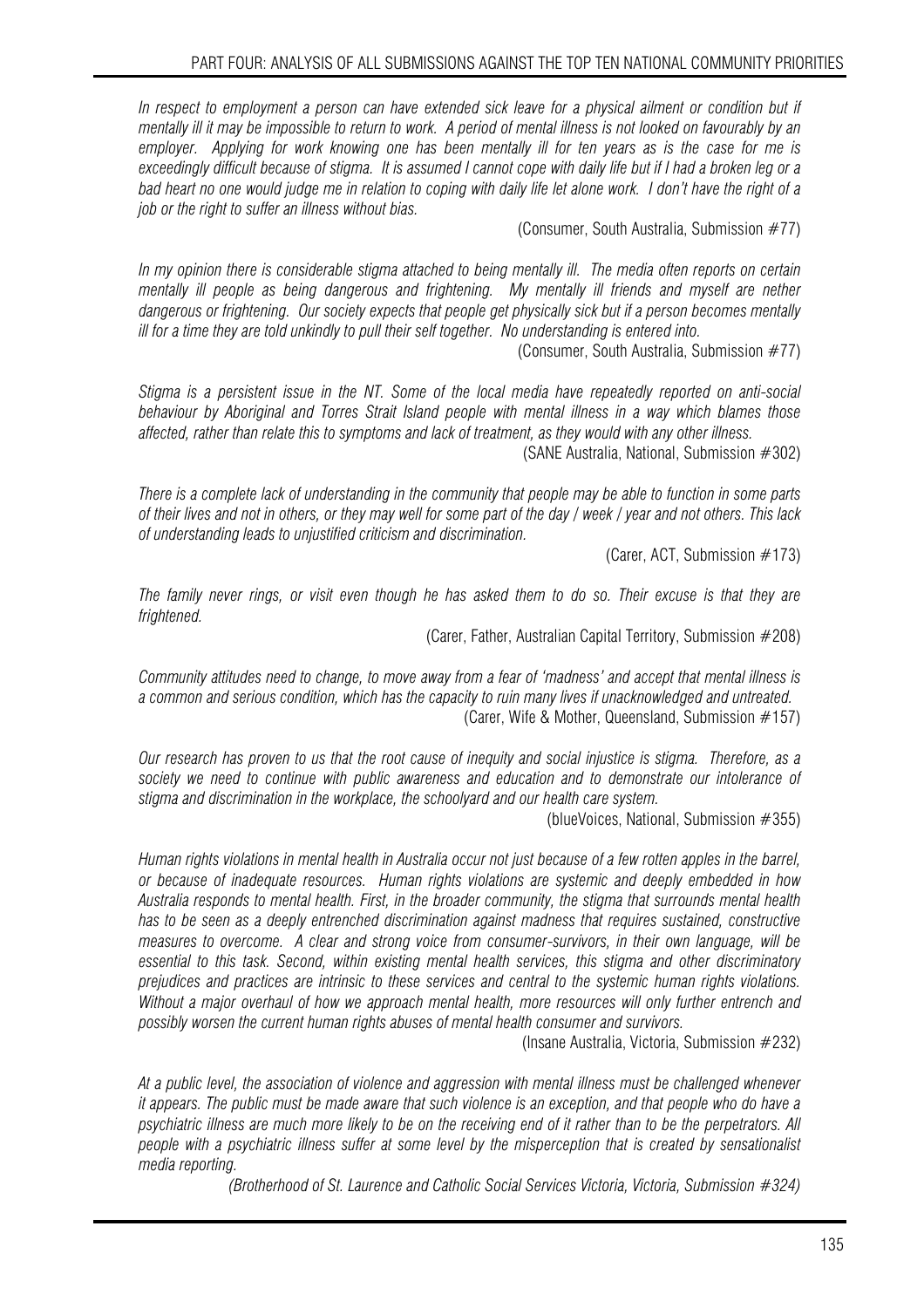#### 4.9 PRIORITY 9: DEVELOPMENT OF SPECIFIC INTER-GOVERNMENTAL SERVICE AGREEMENTS (E.G. BETWEEN HEALTH, EDUCATION, HOUSING, EMPLOYMENT AND SOCIAL SECURITY)

Many submissions and presentations suggest that inter-government service coordination is poor. Mental health consumers report that the system is chaotic, disorganised and unresponsive to their wide range of needs.

To achieve a genuine improvement in health, social, welfare and emergency services, there is a clear need to identify the role and responsibilities of multiple government agencies. Unless clear inter-government agreements are in place and acted upon, there is little chance of on-the-ground service cooperation or coordination.

*People living with a mental health problem are one of the most acutely disadvantaged groups in Australia. They are more likely to be living in poverty, with limited access to affordable and secure accommodation, to have low education and to be without employment. The ability of consumers to access service systems across the spectrum of care demands that government urgently increase their investment into services.* 

(Brotherhood of St. Laurence and Catholic Social Services Victoria, Victoria, Submission #324)

The overwhelming conclusion from this research is the urgent need for an increased range and supply of *support services to assist people with serious mental illness and their families to live successfully in the*  community. Deinstitutionalisation has not failed. What has failed is the political will to fund essential support *services in the community… Ultimately, it is a failure of systems which is making people sick and forcing them into the costly acute care sector.* 

(Anglicare Tasmania, "Thin Ice: Living with Serious Mental Illness and Poverty in Tasmania", Tasmania, Submission #144)

*In viewing health as indigenous people do, in holistic terms, it is impossible to overlook the enormous influence social factors have on the mental health of the people of Western Queensland. Poverty, inadequate housing and isolation rank high in the list of challenges to people's general health and well-being... Mental Health services which insist on providing individualized, clinical services cannot hope to be effective without also addressing the collective, environmental influences on mental health.* 

(Clinician, Queensland, Submission #285)

*Many problems arise from the systems stasis of Mental Health, Social Security, Corrections, and Social Services, i.e. they serve the system, not the community, and as such constrain the development of appropriate, diverse, flexible and voluntary services and the growth of good relationships between staff, patients and people close to patients. Policy, political and societal will is as important as legislation here.*  (Indigenous Social Justice Association (ISJA) and Justice Action (JA), New South Wales, Submission #349)

*We just don't have the resources to support these kids so the schools call the police. Yes we have other avenues, other services but how do we access these – the waiting lists are sometimes 18 months. These kids do not complete their education and they end up in a life of trouble – a horrendous situation – we have the mandate to keep the schools safe – but it's too hard.*

(Teacher, South Australia, Murray Bridge Forum #17)

*There are more fundamental issues that bear on mental health and mental health problems; there are issues around the priority given to mental health by all the human service and related systems. For example, look at the training of general nurses, and of the many of the specialities in medicine. In many of the latter mental health is critically important yet mental health does not feature in the training programmes, I am thinking*  especially of physicians and paediatricians. But there are others. The same could be said of lawyers and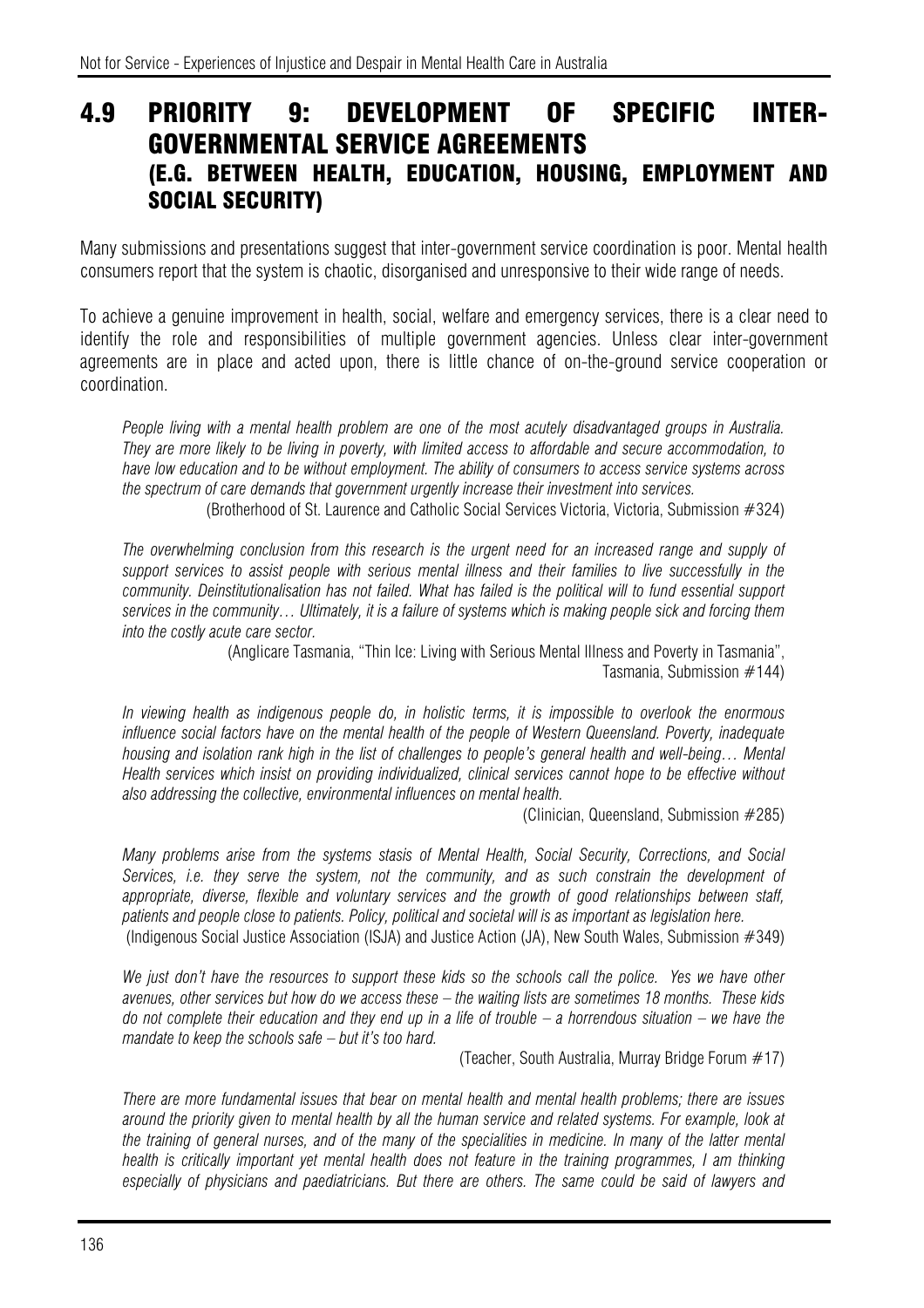*police. Some of the most intractable problems I have found in caring for some young adults with mental illness are the way the justice system and police have treated them, and other systems like housing and income support.* 

(Anonymous, New South Wales, Submission #125)

*The research uncovered a disturbing cycle of poverty and ill-health for many people with serious mental illness in Tasmania. Participants reported patterns of unstable housing, food insecurity, with a heavy reliance on emergency relief agencies, inadequate clothing, and regular disconnections from essentials such as telephones and electricity. Access to services such as general practitioners, the public dental service and public transport is made difficult by issues of cost. Without adequate support in the community to manage their accommodation, their finances and the tasks of everyday living, many found the stress of trying to survive alone exacerbated the symptoms of their illness, often resulting in relapse and re-hospitalisation.* 

(Anglicare Tasmania, "Thin Ice: Living with Serious Mental Illness and Poverty in Tasmania", Tasmania, Submission #144)

*Collaborative service agreements between sectors that respond to the needs of people with dual diagnosis are required.* 

(Brain Injury Association of Queensland, Queensland, Submission #60)

*Another thing I want to raise is the trauma and violence inflicted on carers and negotiating the systems such as Centrelink is extremely hard. This is not being recognised in the system. I have just been working with a Grandma who has been fighting for custody of her grandchild. She has no money and no support. We need a system to support these people who provide the care.* 

(Consumer, Victoria, Footscray Forum #6)

*The closure of long term residential care beds in institutions, and the transfer of responsibility for care to*  families, has not been accompanied by the development and implementation of appropriate legislation and *support for families to enable them to continue to care without severe emotional and financial distress.* 

(NSWCAG, New South Wales, Submission #273)

*A new system of vocational recovery programs within public sector mental health / substance use services should be developed in conjunction with the Commonwealth and the business sector.* 

(Patrick McGorry, Professor of Psychiatry, Victoria, Submission #180)

*People with a psychiatric disability are on of the most disadvantaged groups in the labour market with an unemployment rate of 72% compared to a national rate of 5.7% (Australian Bureau of Statistics, 2001). These statistics reflect the enormous barriers people with a psychiatric disability face in gaining and keeping work. It also demonstrates that existing workplaces and employment agencies are clearly struggling to provide adequate support for this group.* 

(Disability Employment Action Centre, Victoria, Submission #209)

*People with mental health concerns, or maybe dilemmas, who attempt to recreate or regain their lives through training and study are currently not given the support they need to do this adequately. Student support services are not able to adequately meet student's needs independently…* 

(Support and Equity Services, Charles Darwin University, Northern Territory, Submission #269)

*One of the richest sources of expertise, in many districts helping with the recognition of depression and psychosis, the Aged Care Assessment Services, cannot intervene past the point of assessment. They are also poorly integrated with State-funded agencies in many instances.* 

(Clinician, Queensland, Submission #140)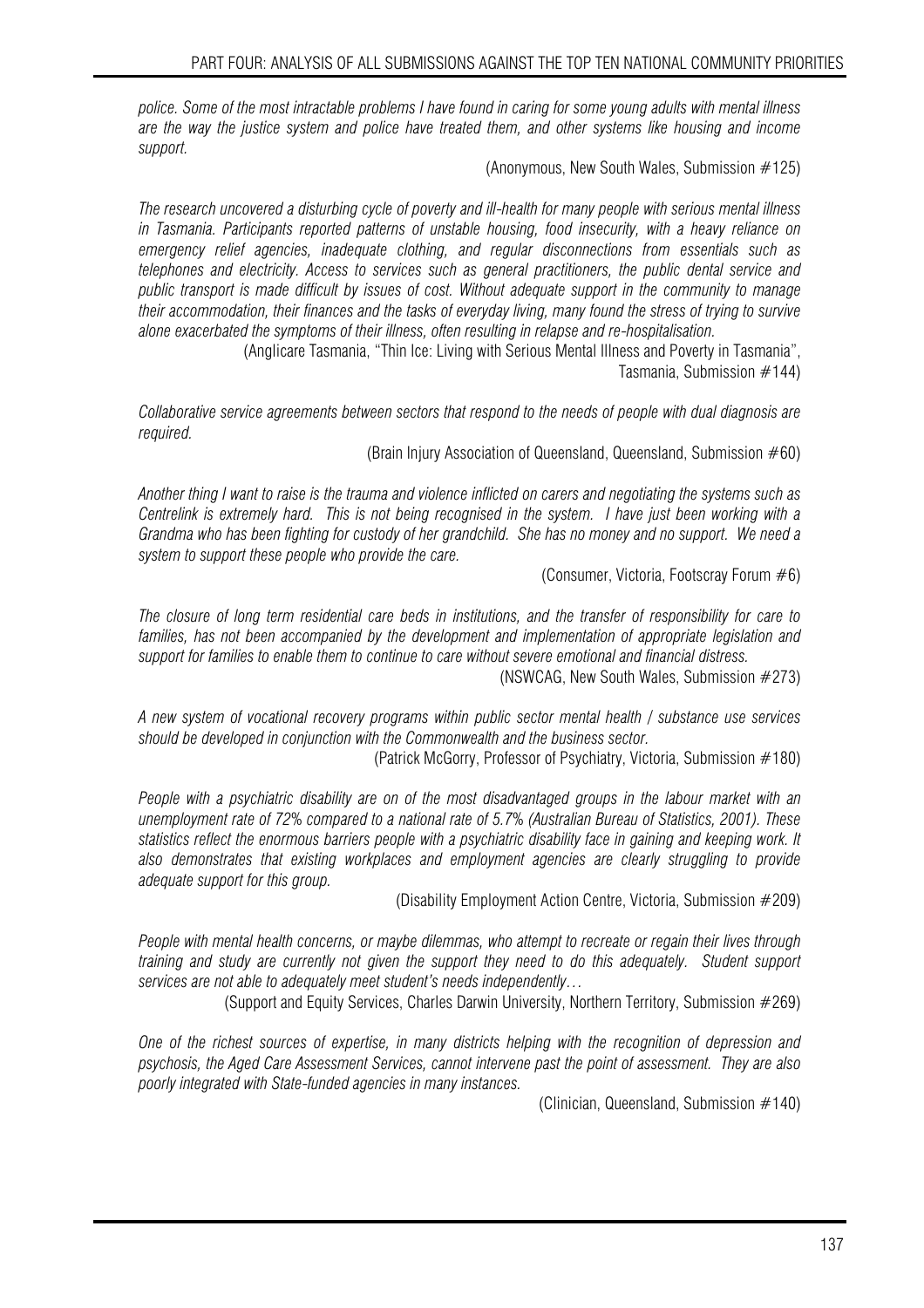# 4.10 PRIORITY 10: MORE GENUINE CONSUMER PARTICIPATION AT REGIONAL AND LOCAL SERVICE LEVELS

While the National Mental Health Policy places strong emphasis on the key roles of consumer and carer participation, it seems there is still a long way to go before such participation actually influences patterns of local service delivery. The impediments to this process appear to be both attitudinal as well as resource constraints. Traditional medical services appear to struggle to develop genuine service provider-consumer partnerships.

*Mental health consumers are the great hope for the reform of mental health services in this state and no doubt elsewhere. … [U]ntil the users of mental health services are brought into the centre of the service delivery culture, there will be no change for the better. Consumer participation in meaningful and robust ways, will be the singlemost important accountability mechanism that will improve the safety and quality of mental health services in this state…* 

(Health Consumers' Council WA, Western Australia, Submission #29)

*Many of these volunteers report that their time on these bodies was, at best, a complete waste but, more often, that they felt cheated and ripped-off – their contributions were rarely heard and virtually never acted upon.* 

(Insane Australia, Victoria, Submission #232)

*It is still the case that dominant groups decide for consumers what kind of services should be provided, if any, without any meaningful consultations and when consumers are quite able to speak for themselves. This leads to a situation such as we have in Tasmania where consumers feel excluded and their different needs are overlooked or even worse dismissed. The anger and grief that results from such indifference then surfaces and very often labelling of those who complain then occurs.* 

(Anonymous, Tasmania, Submission #254)

*There is a perception among consumers that more time and opportunities are given to consumers who are well, literate and not experiencing co-occurring disorders. Another concern is that consultation tends to focus on surveys, suggestion boxes and complaint forms.* 

(Anonymous, Tasmania, Submission #290)

*Families are fed up. They've told their stories over and over again. What assurance can I give them that this will be any different. We simply tell our stories yet again and nothing gets done to address the problem.* 

(Carer, New South Wales, Parramatta Forum #1)

*One of the problems with consumer employment and consumer advocates is the vast dearth of an actual skills base. As a trainer in consumer advocacy for a state organisation, I constantly talk to consumers whose only criteria for having been employed in a consumer position is the fact they're a consumer. Even though some consumers are more sensitive to the situations that many consumers find themselves in – training is a must and understanding the very, very specific role of consumer advocacy is imperative.* 

(Consumer and Consumer Advocate, New South Wales, Submission #8)

*There's a need for a rural consultation in areas like Port Augusta… There's also a need for consumers, carers etc to be heard and to be supported with funding.* 

(Advocate, South Australia, Adelaide Forum #15)

*There are many consumer advocates employed here in WA but the attitude is one of extreme paternalism by the office for mental health - when consumer advocates speak up and their position is in any way critical of the Government or the system, they are classed as being unwell.* 

(Consumer advocate, Western Australia, West Perth Forum #28)